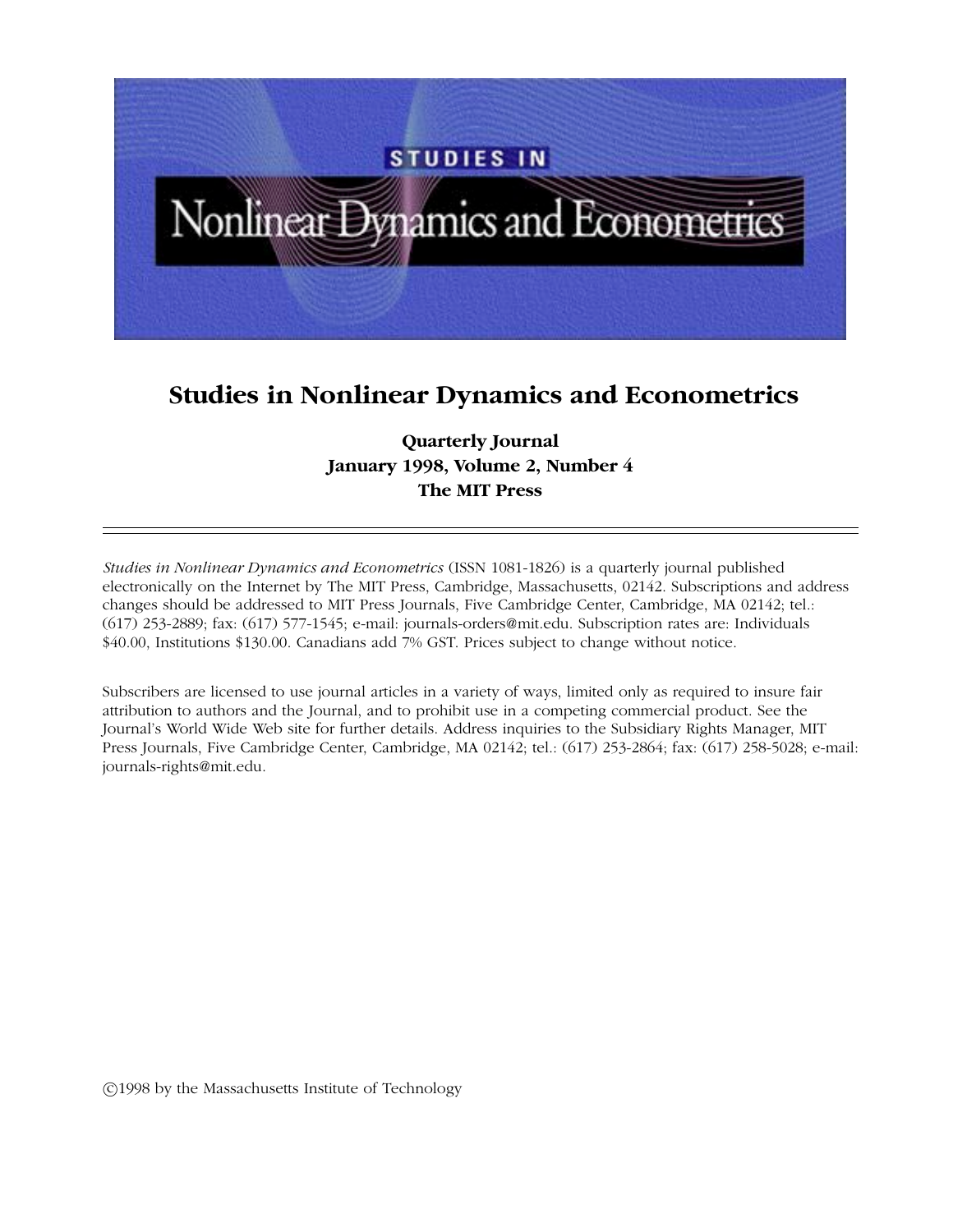# **Early News is Good News: The Effects of Market Opening on Market Volatility**

**Giampiero M. Gallo Dip. di Statistica "G. Parenti" Universita di Firenze ` Firenze, Italy and Economics Department European University Institute** *GALLOG@stat.ds.unifi.it*

**Barbara Pacini Dip. di Statistica "G. Parenti" Universita di Firenze ` Firenze, Italy** *PACINI@stat.ds.unifi.it*

*Abstract. In this paper, we examine the characteristics of market opening news and its impact on the estimated coefficients of the conditional volatility models of the GARCH class. We find that the differences between the opening price of one day and the closing price of the day before have different characteristics when considering various stock-market indices on which options are actively traded. The impact of a suitable positive-valued transformation of these differences has the effects of modifying the direct impact of daily innovations on volatility and reducing the estimated overall persistence of such innovations. The overall contribution of the variable is evaluated in an out-of-sample forecasting exercise, where we obtain significant improvements above the simple GARCH model.*

*Acknowledgments.* Thanks are due to an anonymous referee for helping us to better focus certain issues, and to Norm Swanson for his encouragement in pursuing this line of research. We would also like to thank Lucia Buzzigoli for helpful discussion. Financial support from the Italian MURST and CNR is gratefully acknowledged.

*Keywords.* volatility, GARCH models, news, persistence, forecasting

## **1 The Issues**

Among the possible nonlinearities exhibited by financial time series, volatility is the one aspect that has received special attention in the literature, with a number of statistical models suggested, starting with the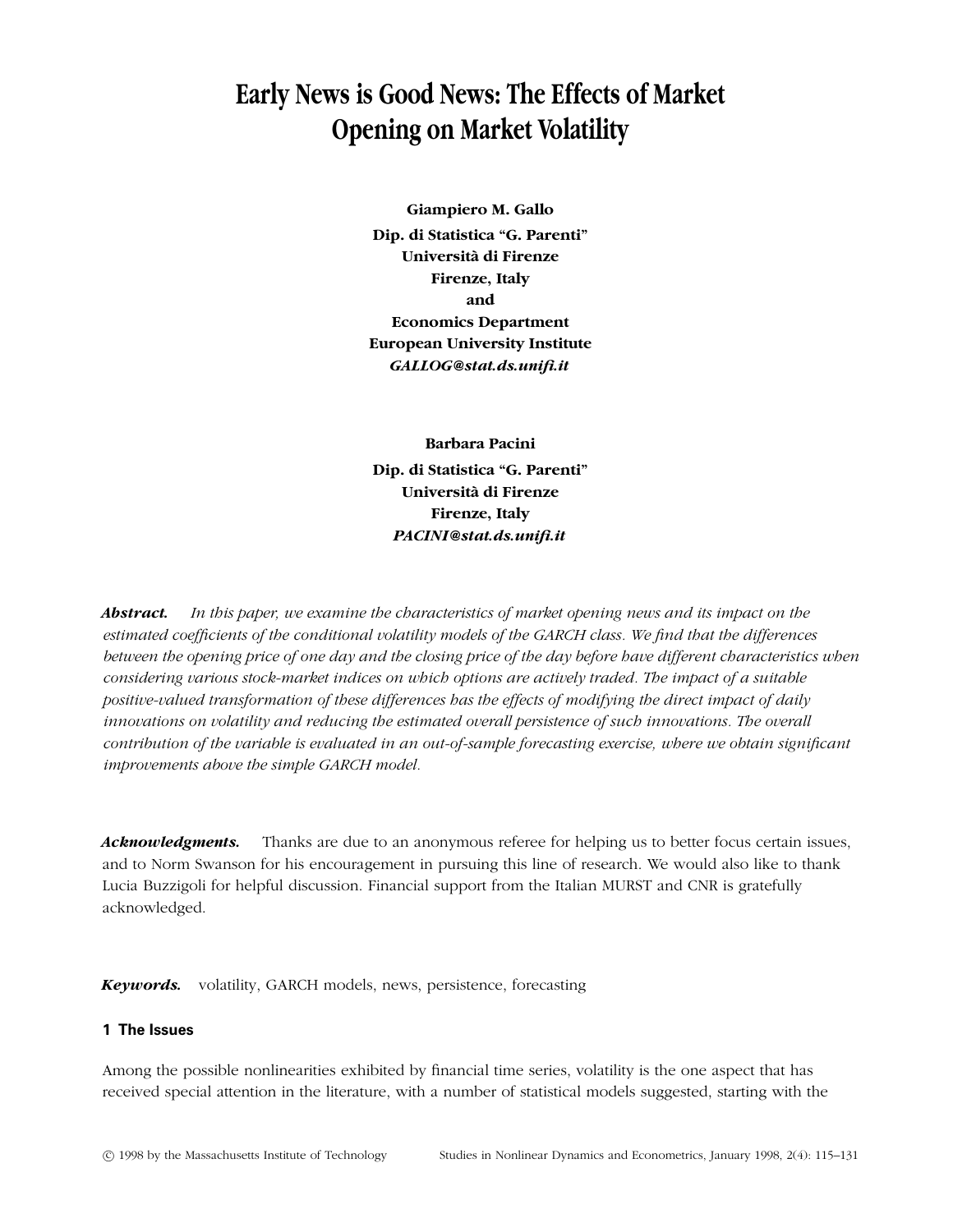seminal paper by Engle [\(1982\)](#page-16-0), to explain the behavior of second moments of returns. In particular, the success of these models is to be found in their relative simplicity and their good performance in forecasting variances conditional on an information set. Apart from the possibility of making the proper inference by deriving the correct standard errors, the specific interest in second-moment behavior lies in the usefulness of time-varying measures of volatility in derivative products (such as options) pricing, and in risk evaluation. From an empirical point of view, the strategy usually followed (cf. Engle and Ng, [1993\)](#page-16-1) is to transform prices into returns (since, most commonly, unit-root tests performed on the logarithms of prices justify working in logarithmic first differences), and to extract systematic components, such as the so-called anomalies (week-end and January effects), and linear-autoregressive components (usually a low order suffices). According to the efficient market hypothesis, what is left should be a series of realizations of independent random variables. Yet, the non–Gaussianity of the empirical distribution of such a series implies that serial uncorrelation is not sufficient for independence, and, in fact, the results by Ding, Granger, and Engle [\(1993\)](#page-16-2) show that positive powers of absolute returns exhibit a remarkable serial correlation, the highest being for an exponent of 1*.*25. The efforts to model such a dependence seem to have been mostly devoted to squared returns in view of the economic interpretability of the results.

The most popular models for conditional volatility are GARCH-type processes (Bollerslev, Engle, and Nelson [1994\)](#page-16-3), which are designed to reproduce various stylized facts of volatility clustering. The conditional variance is modeled as a function of past conditional variances and innovations, and possible asymmetric behavior is accommodated by inserting a different impact of positive and negative innovations. Such an impact is well described by the so-called news-impact curve introduced by Engle and Ng [\(1993\)](#page-16-1), which measures graphically the estimated effect of an arbitrary grid of past innovations (the "news") on the conditional volatility.

Such a device points out a relationship between the news in the markets and its effect on the volatility, although, from a theoretical point of view, it is still not clear which mechanisms are at work on the market which cause volatility clustering (the sign of the innovations notwithstanding). As a matter of fact, market efficiency would require an immediate adjustment to the news reaching the market by a proper discounting of its effects, and no further adjustment ensuing. This is in apparent contrast with the excessive persistence in the estimated effects of the impact of news to volatility, measured as the coefficient in a companion first-order difference equation for the conditional volatility. Almost invariably, financial returns (be they on equities, exchange rates, stock indices, and so on) on such an estimated persistence is higher than 0*.*9, which is too high a value to be reconciled with the historical behavior of squared returns.

In this paper we concentrate on GARCH and EGARCH models, and we are interested in four questions; namely, whether the difference between the opening price of one day and the closing price of the previous trading day:

- 1. alters the shape of the news impact curve,
- 2. is responsible for the high estimated persistence of GARCH and EGARCH models,
- 3. gives account of the leverage effects detected on stock markets, and/or
- 4. helps in improving the forecasting performance of GARCH and EGARCH models.

Since volatility forecasting is of interest in pricing derivative products such as options, we will focus on five stock indices of the U.S. market for which options are actively traded and the Dow Jones Industrial Average as a benchmark for comparing our approach with other approaches in the literature.

The paper is organized as follows. In Section 2 we present the characteristics of the stock indices in their coverage of different sectors and different market conditions. In Section 3 we refer to the model suggested by Clark [\(1973\)](#page-16-4), and we discuss the modification of the basic assumption of the daily return being the sum of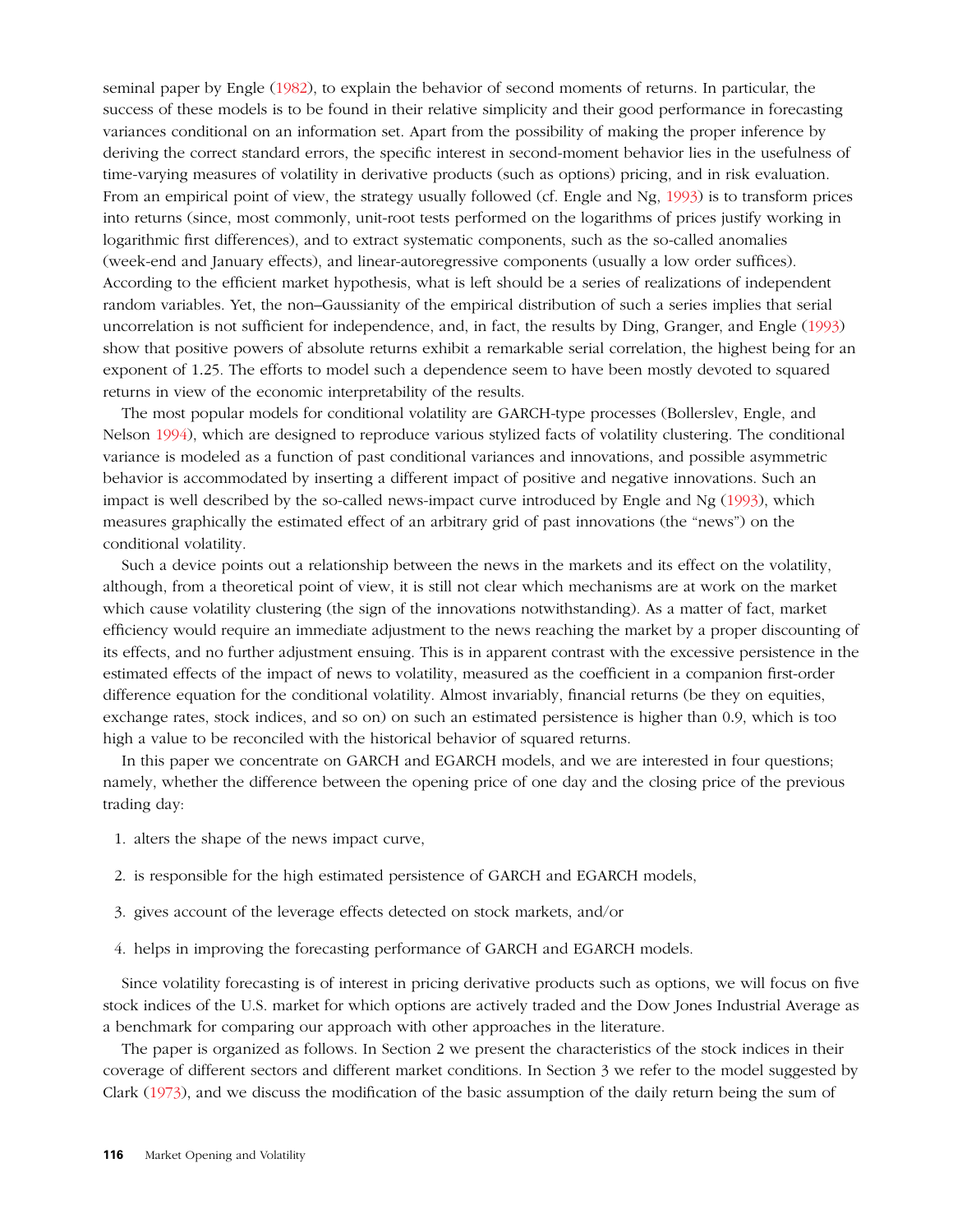i.i.d. innovations, by keeping separate the portion of the innovation due to a different opening price from the previous day's closing price. In Section 4 we present the various models of conditional volatility that are used throughout the paper, and the estimation results. In Section 5 we analyze the impact of the overnight surprise on the news-impact curve by extending the suggestion by Engle and Ng [\(1993\)](#page-16-1), and showing graphically the impact of a range of values of past innovations on the conditional volatility. In Section 6 we document the reduction in the estimated volatility. The forecast performance of the various models is evaluated in Section 7 by means of Diebold and Mariano's [\(1995\)](#page-16-5) test, which shows the significant gains obtained in the present context. Concluding remarks follow.

## **2 The Stock Market Indices**

We have chosen six stock market indices: the Dow Jones Industrial Average, the NASDAQ Composite, the Russell 2000 Index, the Standard & Poor 500, the AMEX Major Market, and the Philadelphia KBW Bank Index. We use daily data from January 4, 1993 to December 31, 1996 (1,042 observations) for estimation, and from January 2, 1997 to January 30, 1997 for forecasting comparison.

These indices vary in coverage of the various segments of the market, and with the exception of the Dow Jones Industrial Average, share the interesting aspect of having options traded on them. As a reference, therefore, we give a brief account<sup>1</sup> of the main characteristics of each index.

- 1. The Dow Jones Industrial Average (DJIA) is the "oldest continuous price measure in the United States" (Berlin [1990,](#page-16-6) p. 15) and is based on the prices of 30 widely traded blue chips. No options are traded on this index.
- 2. The NASDAQ Composite Index (NASDAQ) reflects the behavior of the over-the-counter (OTC) market, thus tracking the performance of smaller and more dynamic companies. The average is made over 4,300 stock prices. Options are traded on this index.
- 3. The Russell 2000 Index tracks the 2,000 most actively traded shares relative to medium-sized companies with market values between US\$ 20M and US\$ 300M, or about 9% of the total market (cf. Berlin [1990,](#page-16-6) p. 56). Options are traded on this index.
- 4. The Standard & Poor 500 Index (S&P 500) includes stocks of 500 relatively large companies which are traded in the NYSE, the AMEX, and the OTC, and comprises various industry segments (industrial, transportation, utilities, and financial). The S&P 500 index option is among the most actively traded index options.
- 5. The AMEX Major Market Index (AMEX) is designed to track the behavior of industrial companies without duplicating the DJIA. Its main interest, therefore, is that it constitutes an underlying price for option contracts that are not allowed on the DJIA.
- 6. The Philadelphia Stock Exchange KBW Bank Sector Index (Phlx KBW Bank) is computed based on the capitalization of 24 banking sector institutions scattered throughout the U.S. The interesting aspect for the purposes of this paper is the availability of option contracts and that the exercise-settlement value of the index is based on the opening price of the component stocks on the last trading day prior to expiration (cf., [http://www.phlx.com/bkx.html\)](http://www.phlx.com/bkx.html).

To give an idea of the importance of the various indices in options trading, in Table 1 we reproduce the volumes and open interest of call-and-put options on these indices in one day of trading (January 3, 1997).

 ${}^{1}$ Cf., also, [http://www.cnbc.com/tickerguide/indices.html,](http://www.cnbc.com/tickerguide/indices.html) the financial page of CNBC, which gives a description of these indices.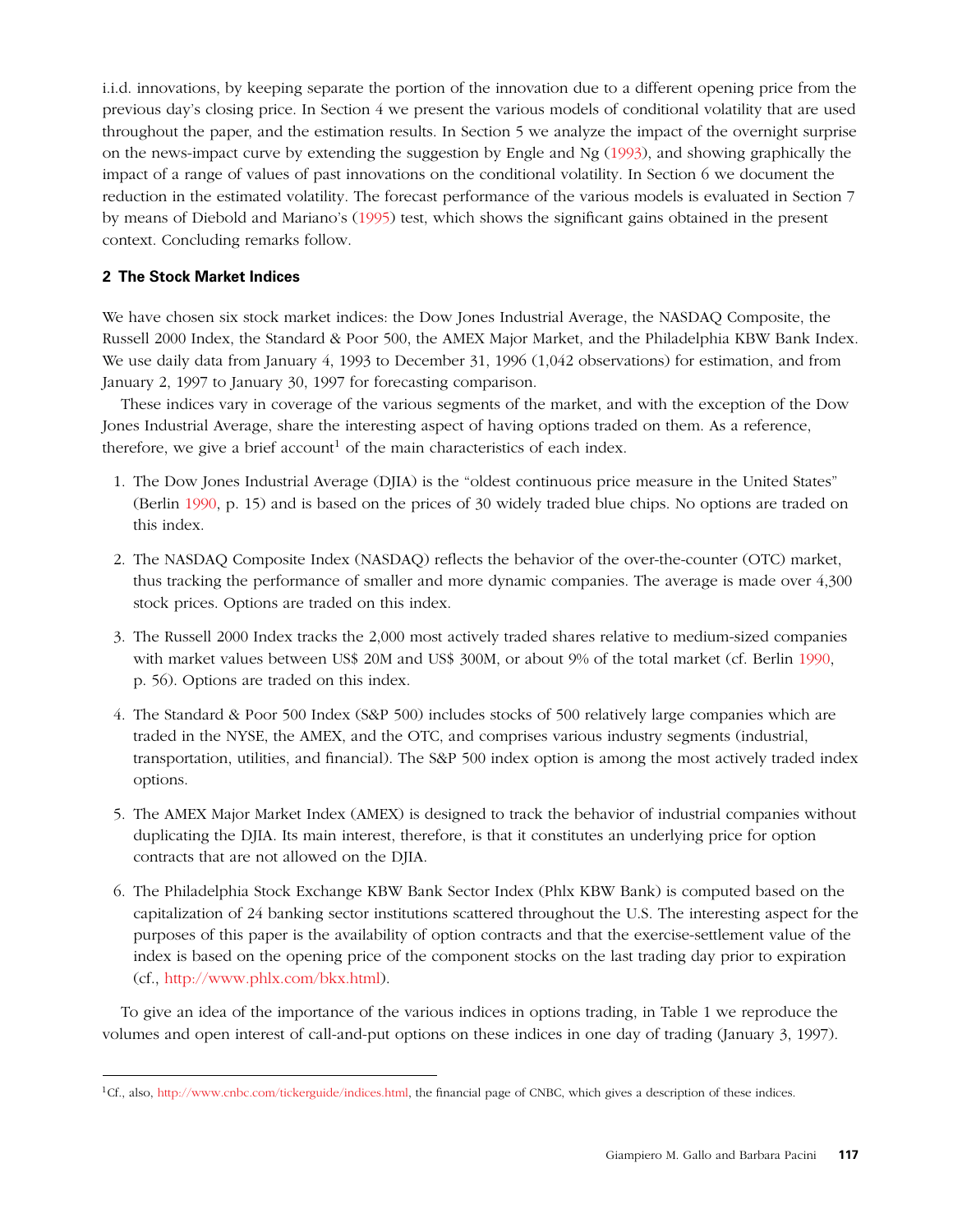|                          | Total Call Volume | Total Put Volume | Call Open Interest | Put Open Interest |  |  |  |
|--------------------------|-------------------|------------------|--------------------|-------------------|--|--|--|
| NASDAQ Composite         | 200               |                  | 375                | 451               |  |  |  |
| Russell 2000             | 785               | 128              | 27,920             | 24,172            |  |  |  |
| S&P 500                  | 26,741            | 47,794           | 501,199            | 834,913           |  |  |  |
| <b>AMEX Major Market</b> | 231               | 86               | 2,719              | 4,042             |  |  |  |
| Phlx KBW Bank            | 751               | 754              | 6,240              | 6,317             |  |  |  |

**Table 1** Market Activity on Stock Index Options<sup>a</sup>

aData referred to January 3, 1997 (from *Investor's Business Daily*, January 7, 1997).

## **3 Time-Varying Volatility and Overnight News**

The stylized facts on asset returns point to the randomness of their volatility, with a certain degree of persistence exhibited by the data, giving rise to leptokurtic empirical distributions. The phenomenon that seems more closely correlated with volatility seems to be information arrival, as documented, for example, by Berry and Howe [\(1994\)](#page-16-7), who measure the impact of news wire per unit of time on volume and volatility. From a statistical point of view, Clark [\(1973\)](#page-16-4) shows how the consideration of the daily return as a sum of identical and independently distributed within-the-day price movements *δit* with a zero mean and a constant variance  $\sigma^2$ , that is,

$$
\epsilon_t = \sum_{i=0}^{n_t} \delta_{it},\tag{1}
$$

gives rise to a stochastic variance model, since  $n_t$  in Equation 1 is a random variable indicating the number of trades in day *t*. By a central-limit theorem argument, Clark concludes that, conditional on  $n_t$ ,  $\epsilon_t$  is normal with variance equal to  $n_t\sigma^2$ . Leptokurtosis arises as a result for the unconditional distribution, since we are considering mixtures of normal distributions with  $n_t$  as the mixing variable.

The variable  $n_t$  is itself a latent random variable and, as recalled by Andersen [\(1995\)](#page-16-8), it can be seen as driving both returns and volumes [as in (Tauchen and Pitts [1983\)](#page-16-9)] in a bivariate model giving rise to a stochastic volatility model. More simply, it can be adopted within a univariate GARCH framework as an additional exogenous variable in need of being approximated, as in (Lamoureux and Lastrapes [1990a\)](#page-16-10), where contemporaneous volume was chosen.

We will follow the second route, and suggest an alternative proxy for information arrival, starting from the consideration that the daily return measured from successive closing prices can be decomposed as:

$$
\epsilon_t = \delta_{0t} + \sum_{i=1}^{n_t} \delta_{it},\tag{2}
$$

where  $\delta_{0t}$  refers to the return between the opening price of one day and the closing price of the previous day. The assumption that  $\delta_{0t}$  is assumed to be independently and identically distributed from the within-the-day price movements  $\sum_{i=1}^{n_t} \delta_{it}$  seems very strong. News often do accumulate during market closing time, and are reflected in a market opening at a different level than the night before, with a discrete change of a considerable size.

To substantiate the claim of the lack of independence, we present graphical evidence in the form of a plot of  $\delta_{0t}$  against  $\sum_{i=1}^{n_t} \delta_{it}$ , which shows a tendency of the scatter to be negatively sloped (with the exception of the NASDAQ). This impression is confirmed by the regression results, which signal a significantly negative relationship between the two variables (with the exception of NASDAQ and the Phila KBW indices). To take the analysis a step further, a nonparametric contingency table  $\chi^2$  test on the relative frequency of sign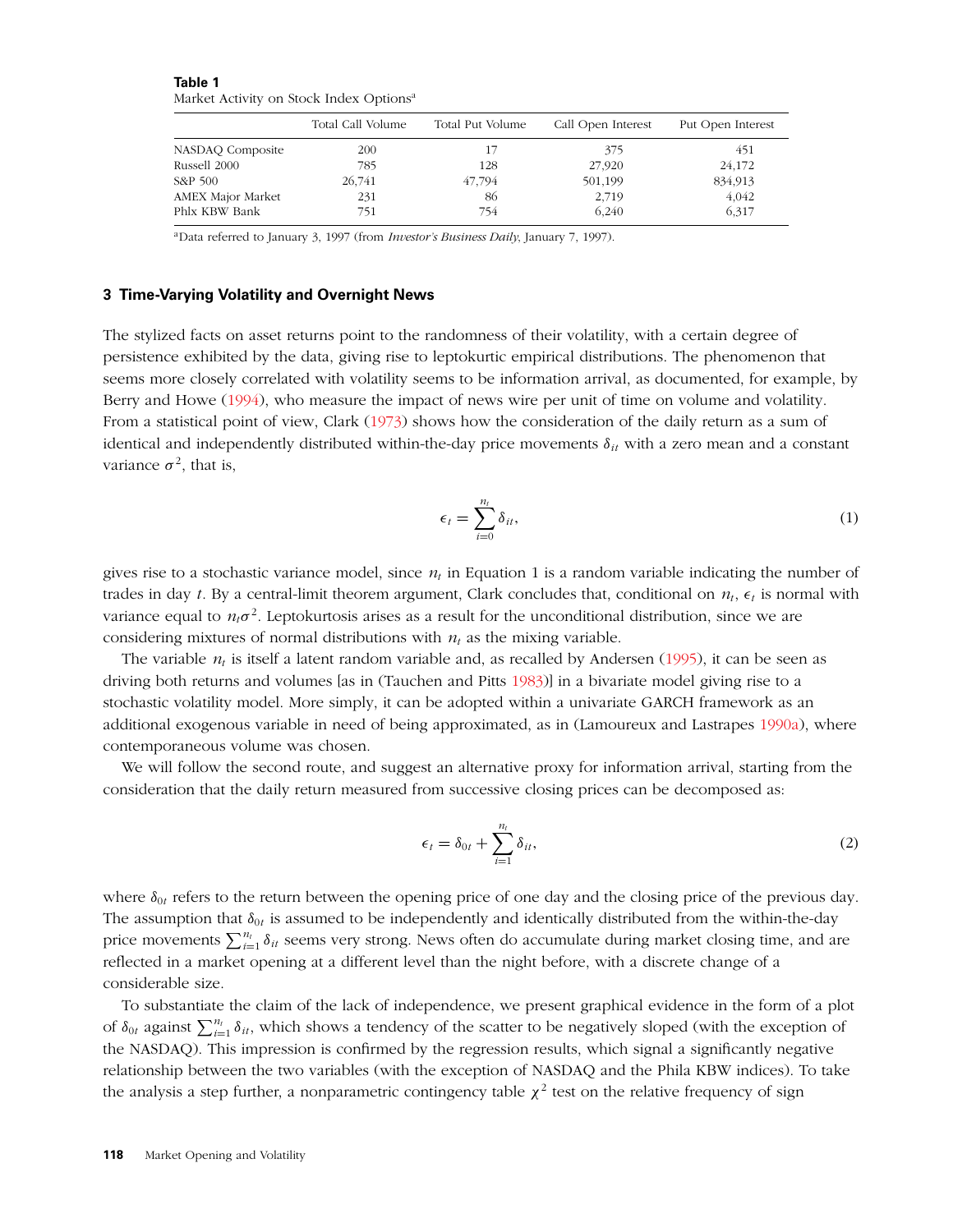agreement between the two variables signals a rejection of the null hypothesis of stochastic independence between the two characters in all cases except the NASDAQ.<sup>2</sup>

The lack of independence prompts two questions on the nature of  $\delta_{0t}$ : its importance relative to the daily return, and the shape of the frequency distribution of such opening surprises. To assess its importance, we standardize the  $\delta_{0t}$  to the highest daily return in the sample for each index. By so doing we are aiming at characterizing both the frequency at which opening prices are different from the previous day's closing prices, and their relative size (Figure 2). Second, we estimate the probability of the opening news being close to zero and the threshold values for "abnormal" news measured, respectively, as the 5<sup>th</sup> and 95<sup>th</sup> percentiles of the probability density function estimated nonparametrically (Table 2).

Looking at Figure 2, we see how the dynamics of  $\delta_{0t}$  vary by index. The Dow Jones Industrial Average exhibits the highest variability of this measure, and the surprises are noticeable since they are mostly included in the interval (-.3,+.3) and are quite symmetric about zero. The incidence of surprises on the other indices is less remarkable, although an increase in the volatility of the measure for the NASDAQ and the Philadelphia KBW Bank Sector Index is noticeable, starting from the end of 1995. The coincidence of the date of the largest surprises is to be stressed: for example, the surprise of February 16, 1993 is common to all indices (except the Dow Jones Industrial Average, which had a negative opening that day), and for three of them is even higher than the highest return in the sample period. By the same token, other surprises are more idiosyncratic (cf., the positive peaks for the NASDAQ around May and June, 1995).

As mentioned, in Table 2 we analyze in detail the distribution of  $\delta_{0t}$  whose density we estimated nonparametrically by kernel smoothing.<sup>3</sup> The first column reports the estimated probability that the opening return is in a neighborhood of zero.<sup>4</sup> The second and third columns report the estimated 5% and 95% quantiles as annualized rates.

As the evidence shows, the grouping that we had seen graphically in Figure 2 is confirmed, with the Dow Jones Industrial Average, NASDAQ Composite, and Philadelphia KBW Bank Sector Indices exhibiting the highest quantiles and the lowest probabilities to open the market at the same level as the previous close. At the other end of the spectrum, the Russell 2000 and the AMEX Major Market indices show a very high probability of being around zero and low estimated quantiles. The Standard & Poor 500 Index has a 50% chance of opening at a different level than the previous close. The symmetry of the distribution (comparison of the values of the percentiles) signals no systematic pattern of good or bad news accumulating during the night.

All this evidence points, on the one hand, to some peculiarities of the overnight accumulation of news which make it different from normal market activity. By the same token, we can emphasize the fact that each market has different sizes and working mechanisms, so that the behavior of the opening news is quite different across indices. Our working hypothesis is that this difference is likely to affect the trading during the day, resulting in an impact on the daily volatility which remains to be investigated. This is done in the next section.

## **4 Volatility Models**

From Engle's [\(1982\)](#page-16-0) seminal paper on the possibility of modeling volatility clustering by a simple autoregressive scheme on past-squared innovations, many models have been suggested that capture various aspects of volatility pointed out by empirical regularities. We will formally define innovations as the portion of returns that is not explained by a linear-autoregressive component or by deterministic components that

<sup>&</sup>lt;sup>2</sup>Results available upon request.

<sup>&</sup>lt;sup>3</sup>We adopted a Gaussian kernel with optimal bandwidth selection, according to Silverman's [\(1986,](#page-16-11) p. 45) heuristic formula.

 $^{4}$ For numerical reasons the interval around zero is of a length variable by index: the largest is equal to 5.34E-05.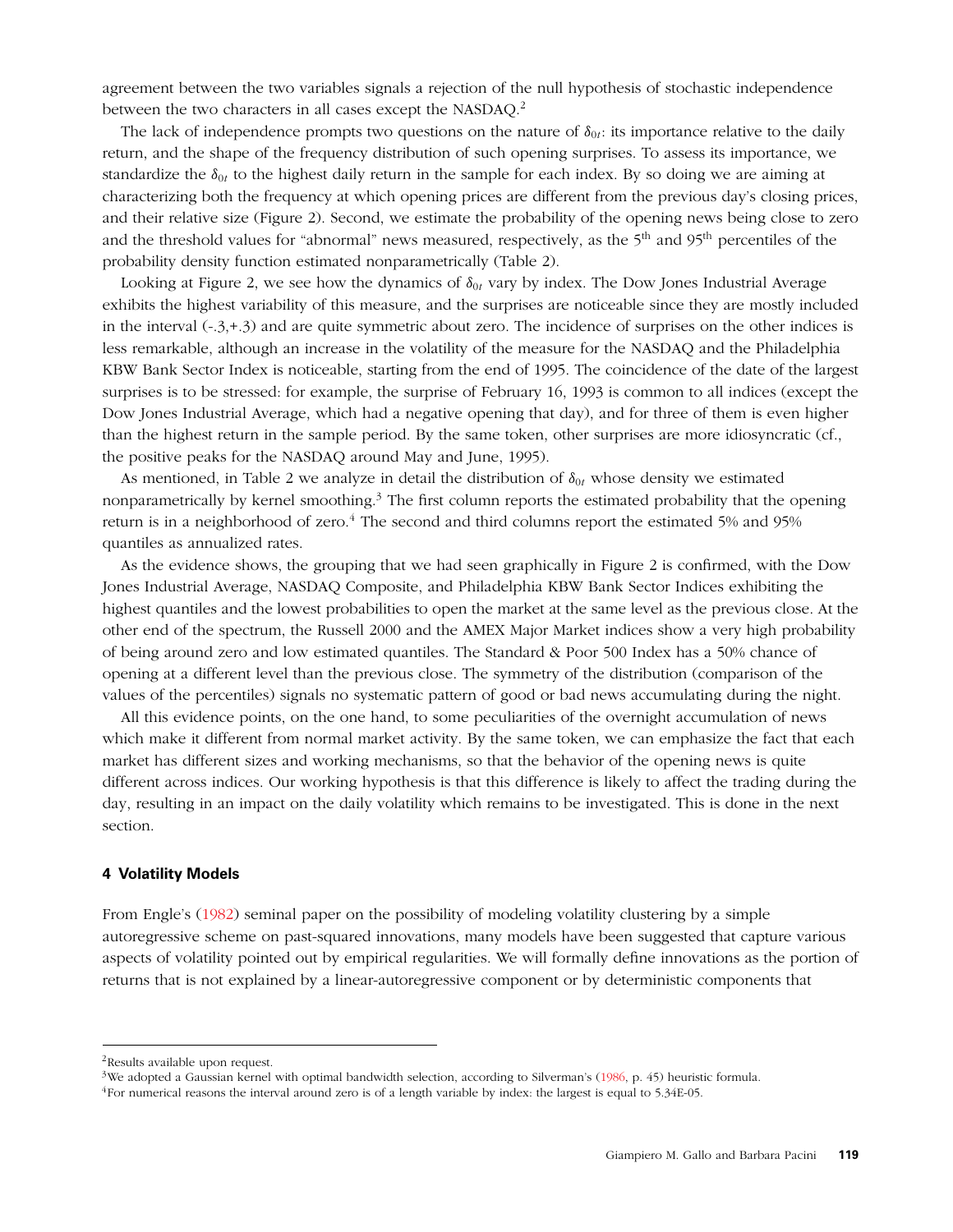





Opening returns standardized to the highest daily return in the sample.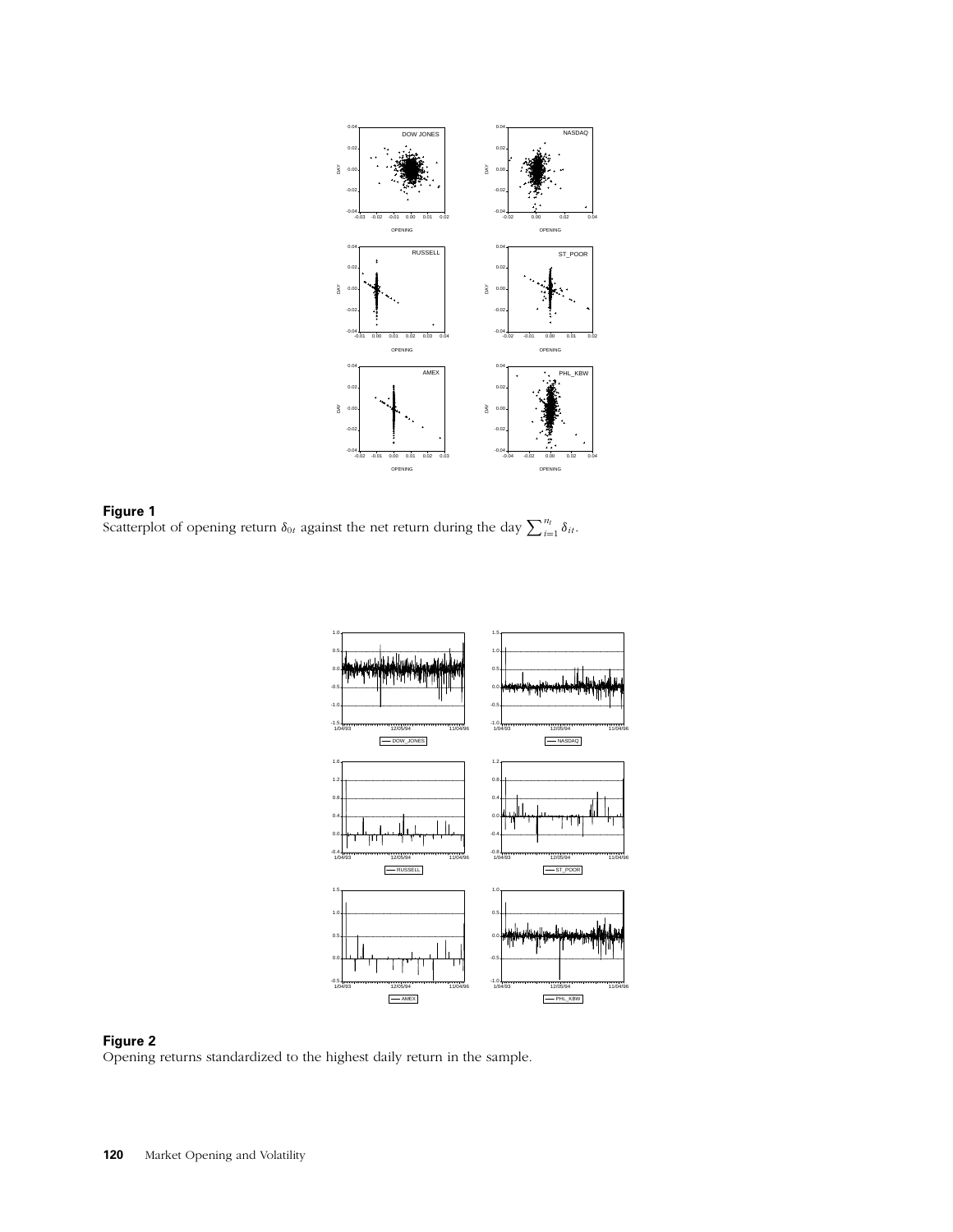**Table 2** Distribution Characteristics of Opening Returns (Annual Rates)

|               | $P[\delta_{0t} \in I_{\varepsilon(0)}]$ | 5% Quantile | 95% Quantile |
|---------------|-----------------------------------------|-------------|--------------|
| <b>DJIA</b>   | 0.0060                                  | $-1.802$    | 1.804        |
| <b>NASDAO</b> | 0.0102                                  | $-1.254$    | 1.698        |
| Russell 2000  | 0.8459                                  | $-0.007$    | 0.024        |
| S&P 500       | 0.5016                                  | $-0.102$    | 0.106        |
| <b>AMEX</b>   | 0.9659                                  | $-0.001$    | 0.011        |
| Phlx KBW Bank | 0.0133                                  | $-1.334$    | 1.469        |
|               |                                         |             |              |

represent the so-called anomalies (day-of-the-week, or January effects):

$$
\epsilon_t = r_t - A(L)r_{t-1} - d'_t\phi,
$$

where the order of the polynomial *A(L)* in the lag operator *L* is typically low (and its roots close to zero), and the vector  $d_t$  collects all relevant dummy variables for the anomalies.

The GARCH class of models starts from a basic assumption that these innovations follow a conditionally heteroskedastic process, namely, conditional on an information set *It*−1,

$$
\epsilon_t | I_{t-1} \sim (0, \sigma_t^2),
$$

where  $\sigma_t^2$  is a time-varying variance whose dynamics can be written as (cf., Campbell, Lo, and MacKinlay [1997,](#page-16-12) p. 488):

$$
\sigma_t^2 = \omega + \beta \sigma_{t-1}^2 + \alpha \epsilon_{t-1}^2 + \psi X_t \n= \omega + (\alpha + \beta) \sigma_{t-1}^2 + \alpha (\epsilon_{t-1}^2 - \sigma_{t-1}^2) + \psi X_t.
$$
\n(3)

As noted by Campbell, Lo, and MacKinlay  $(1997)$ , the addition of explanatory variables known at time *t*,  $X_t$ , is "straightforward," and for reasons which will be clarified later, we prefer such a representation, which shows that the term  $\epsilon_{t-1}^2 - \sigma_{t-1}^2$  (the shock to volatility) has a conditional mean equal to zero, and that the conditional volatility feeds on its past and on the impulses provided by the (positive valued)  $X_t$ . The sum  $\alpha + \beta$  measures the rate at which the shocks to volatility instantaneously incorporated in  $\sigma_t^2$  are transmitted to future volatility.

The other model considered is the EGARCH derived by Nelson [\(1991\)](#page-16-13) to avoid some of the problems with the simple model, namely, the possibility of obtaining negative estimated variances (and hence the need for imposing non-negativity constraints on the parameters), and the symmetric treatment of negative and positive shocks. In detail, the EGARCH(1,1) model can be written as:

$$
\log(\sigma_t^2) = \omega + \beta \log(\sigma_{t-1}^2) + \alpha \left( \frac{|\epsilon_{t-1}|}{\sigma_{t-1}} - \sqrt{2/\pi} \right) + \gamma \frac{\epsilon_{t-1}}{\sigma_{t-1}} + \psi X_t.
$$
 (4)

The parameter  $\beta$  measures the persistence effect in the dynamics of the variance, while the  $\gamma$  parameter measures the impact of negative innovations on the variance (with an expected negative sign on the basis of the so-called leverage effect).

In our case, since we focus on the overnight surprise, we turn it into a suitable  $X_t$  variable for Equations 3 and 4 by taking the absolute value of  $\delta_{0t}$  and dubbing it ONI (overnight indicator). With this variable in hand, which is always available, we are equipped for analyzing the effect of such an indicator on the estimates of the GARCH (Table 3) and EGARCH (Table 4) models.

The estimated coefficient on the ONI is always significant (an exception being the Standard & Poor 500 Index) and positive (with the exception of Russell 2000 and AMEX Major Market indices—in such cases, though, the estimated variance never turns negative). Note that the insertion of the ONI has the effect of sharply decreasing the estimated  $\beta$  in the GARCH model, and of  $\beta$  in the EGARCH model.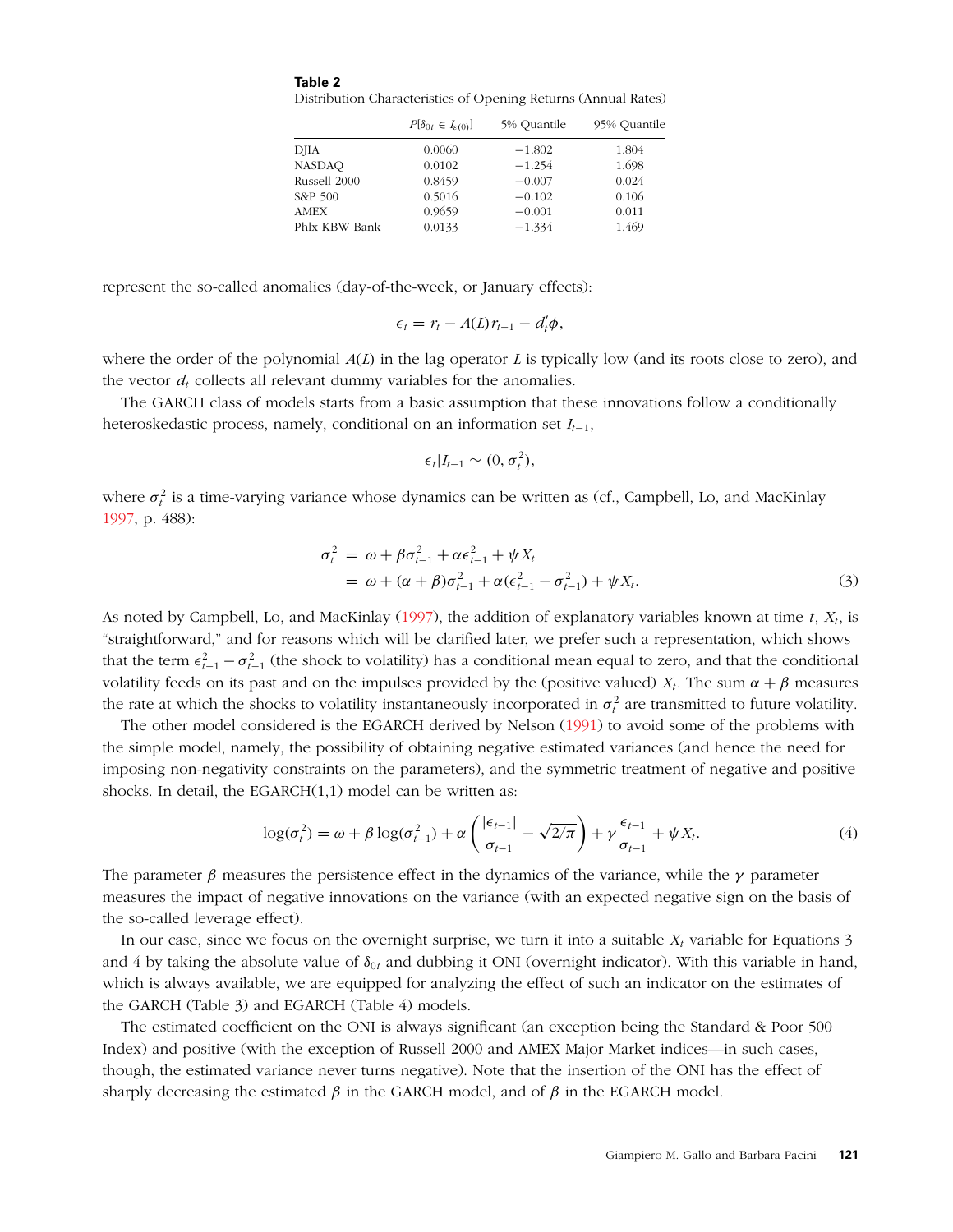**Table 3** GARCH $(1,1)$  and GARCH $(1,1)$  with ONI<sup>b</sup>

|               | $\alpha$  | $\beta$   | $\alpha$  | β         | $\psi$ (ONI) |
|---------------|-----------|-----------|-----------|-----------|--------------|
| DJIA          | $0.056*$  | $0.871**$ | 0.014     | $0.360**$ | $0.006^{**}$ |
|               | (0.023)   | (0.051)   | (0.037)   | (0.127)   | (0.001)      |
| <b>NASDAQ</b> | $0.118**$ | $0.775**$ | $0.116**$ | $0.619**$ | $0.004**$    |
|               | (0.035)   | (0.058)   | (0.044)   | (0.092)   | (0.001)      |
| Russell 2000  | $0.242**$ | $0.475**$ | $0.325**$ | $0.297**$ | $-0.004**$   |
|               | (0.071)   | (0.112)   | (0.068)   | (0.110)   | (0.0004)     |
| S&P 500       | $0.044*$  | $0.909**$ | $0.040*$  | $0.922**$ | 0.0008       |
|               | (0.020)   | (0.049)   | (0.016)   | (0.039)   | (0.0009)     |
| <b>AMEX</b>   | $0.043*$  | $0.903**$ | $0.149**$ | $0.600**$ | $-0.003**$   |
|               | (0.019)   | (0.046)   | (0.035)   | (0.102)   | (0.0003)     |
| Phlx KBW Bank | $0.103**$ | $0.740**$ | $0.160**$ | 0.070     | $0.017**$    |
|               | (0.037)   | (0.103)   | (0.045)   | (0.080)   | (0.003)      |

<sup>b</sup> <sup>∗</sup>significant at 5% level; ∗∗significant at 1% level.

| Table 4                                                 |  |
|---------------------------------------------------------|--|
| EGARCH $(1,1)$ and EGARCH $(1,1)$ with ONI <sup>c</sup> |  |

|               |           | $\alpha$  | $\mathcal V$ | ß         | $\alpha$  | $\gamma$   | $\psi$ (ONI) |
|---------------|-----------|-----------|--------------|-----------|-----------|------------|--------------|
| <b>DJIA</b>   | $0.852**$ | $0.121**$ | $-0.119**$   | $0.763**$ | 0.042     | $0.150**$  | $0.132**$    |
|               | (0.056)   | (0.044)   | (0.033)      | (0.063)   | (0.045)   | (0.033)    | (0.038)      |
| <b>NASDAO</b> | $0.830**$ | $0.178**$ | $-0.195**$   | $0.746*$  | 0.130     | $-0.237**$ | $0.096*$     |
|               | (0.050)   | (0.068)   | (0.044)      | (0.053)   | (0.093)   | (0.050)    | (0.043)      |
| Russell 2000  | $0.650**$ | $0.214*$  | $-0.268**$   | $0.568*$  | $0.252*$  | $-0.304**$ | $-0.072$     |
|               | (0.093)   | (0.097)   | (0.062)      | (0.104)   | (0.103)   | (0.065)    | (0.038)      |
| S&P 500       | $0.898**$ | $0.106*$  | $-0.123**$   | $0.895*$  | $0.103*$  | $-0.129**$ | $-0.007$     |
|               | (0.041)   | (0.045)   | (0.031)      | (0.042)   | (0.047)   | (0.029)    | (0.013)      |
| <b>AMEX</b>   | $0.896**$ | $0.111*$  | $-0.086**$   | 0.002     | 0.021     | $-0.128*$  | $-0.370**$   |
|               | (0.049)   | (0.051)   | (0.027)      | (0.181)   | (0.077)   | (0.056)    | (0.072)      |
| Phlx KBW Bank | $0.885**$ | $0.128*$  | $-0.088*$    | $0.485*$  | $0.242**$ | $-0.131**$ | $0.141**$    |
|               | (0.053)   | (0.057)   | (0.034)      | (0.129)   | (0.075)   | (0.044)    | (0.046)      |

<sup>c</sup> <sup>∗</sup>significant at 5% level; ∗∗significant at 1% level.

Lamoureux and Lastrapes [\(1990a\)](#page-16-10) obtain similar results by including a variable measuring the total volume of stocks traded during the same day. Although for the single stocks the volume exchanged is usually available, for the market indices and averages, such data are not. When they are, it is possible to insert this variable as an additional variable in the conditional volatility expression. In our case, we had available just the data for the Dow Jones Industrial Average and the NASDAQ Composite Index. The results shown in Table 5 confirm on the one hand the results obtained for the stocks; and on the other hand, the fact that also the EGARCH model (not analyzed by Lamoureaux and Lastrapes) exhibits the same property.

## **5 Direct Impact on Volatility**

**Table 5**

The importance and relevance of the ONI variable can be investigated by first analyzing its direct impact on volatility. This can be suitably done by modifying the news-impact curve proposed by Engle and Ng [\(1993\)](#page-16-1). The goal of such a tool is to show graphically the response of the conditional volatility (estimated by one of

| $GARCH(1,1)$ and $EGARCH(1,1)$ with Volume <sup>d</sup> |           |           |                 |           |          |            |                 |
|---------------------------------------------------------|-----------|-----------|-----------------|-----------|----------|------------|-----------------|
|                                                         | $\alpha$  |           | $\psi$ (Volume) |           | $\alpha$ |            | $\psi$ (Volume) |
|                                                         |           |           | $(x10^{-4})$    |           |          |            |                 |
| <b>DIIA</b>                                             | $0.149**$ | $0.600**$ | 0.332           | 0.025     | $-0.101$ | $-0.237**$ | $1.661**$       |
|                                                         | (0.041)   | (0.088)   | (0.178)         | (0.133)   | (0.080)  | (0.047)    | (0.278)         |
| <b>NASDAO</b>                                           | $0.155**$ | $0.547**$ | $5.040**$       | $0.468**$ | 0.115    | $-0.355**$ | $0.652**$       |
|                                                         | (0.052)   | (0.130)   | (1.760)         | (0.102)   | (0.069)  | (0.056)    | (0.123)         |

<sup>d</sup> <sup>∗</sup>significant at 5% level; ∗∗significant at 1% level.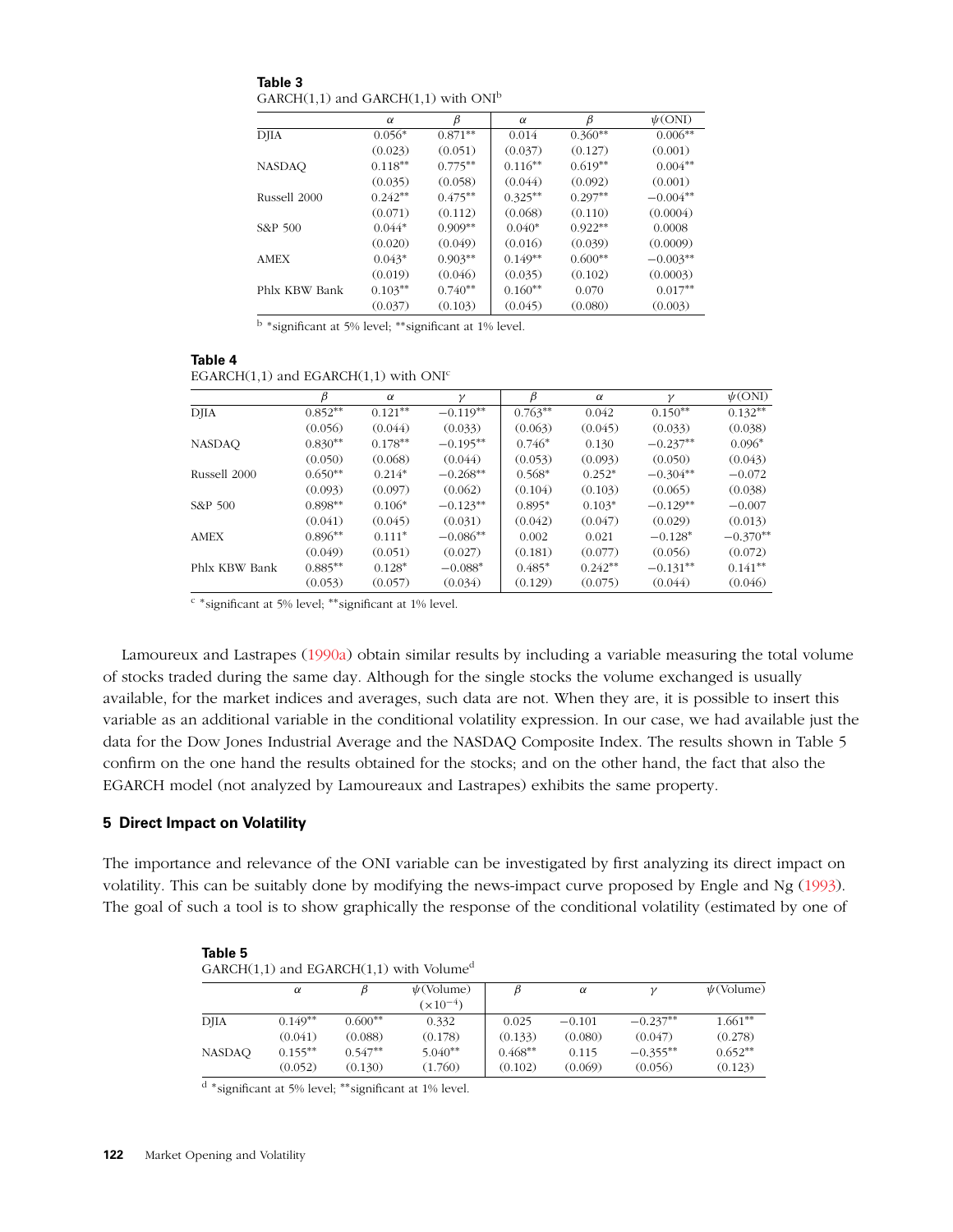the GARCH-class models) to a range of values (positive and negative) of innovations. Evaluating the steepness of such a response, one can get an idea of the immediate impact of the innovation, thus complementing the characteristics of the process in terms of persistence and asymmetry.

In our case, we are interested in investigating how this response changes owing to the consideration of the ONI variable in the estimated model. In the GARCH specification, the curve is a function of the *α* parameter, i.e.,

$$
\sigma_t^2 = \text{constant} + \alpha \epsilon_{t-1}^2,
$$

where the constant is equal to  $\omega + \beta \sigma^2 + \psi$  ONI, and  $\sigma^2$  is the unconditional volatility. In what follows, to favor comparisons, we have estimated the constant with ONI set to its modal value of zero for all indices. This can be justified by the fact that we are interested in examining the modification of the shape of the *instantaneous* impact of the news after the ONI variable is inserted. In fact, the presence of ONI acts in two directions:

- 1. through a modification of the constant term (especially a change in the estimated *β*, usually a smaller one relative to the standard case), which determines a scale change in the conditional variance similar to the scale change in the Markov switching ARCH model of Kim [\(1993—](#page-16-14)which imposes a discrete change in the constant of the conditional variance); and
- 2. through a change in the estimated  $\alpha$ , which determines in practice whether the curve's steepness increases or decreases. We will defer the analysis of ONI's practical impact in forecasting to the next section.

Analogously, for the EGARCH case, the news-impact curve is built by isolating the effects of  $\epsilon_{t-1}$  from the rest, obtaining:

$$
\sigma_t^2 = \begin{cases}\n\text{constant} * \exp\left(\frac{\gamma + \alpha}{\sigma} \epsilon_{t-1}\right) & \text{if } \epsilon_{t-1} > 0, \\
\text{constant} * \exp\left(\frac{\gamma - \alpha}{\sigma} \epsilon_{t-1}\right) & \text{if } \epsilon_{t-1} < 0.\n\end{cases}
$$

In this case, the constant term is equal to  $\sigma^{2\beta} * \exp(\omega - \alpha \sqrt{2/\pi} + \text{ONI}^{\psi})$ , but again, it is evaluated in what follows by setting ONI to zero.

The results are presented graphically in Figures 3–6. We get an array of different results, which we summarize as follows:

- 1. The impact of  $\epsilon_{t-1}^2$  on the volatility of the NASDAQ Composite and of the Standard & Poor 500 indices changes very little as a result of the insertion of the ONI, both in the GARCH and EGARCH models. While this is expected for the latter, given the lack of significance of the corresponding coefficient, for the former the decrease in the impact is due to the decrease in the  $\beta$  coefficient, while the  $\alpha$  stays the same.
- 2. The impact of the news on the Dow Jones Industrial Average decreases once the effect of the ONI is taken into account; for all the others, the insertion of this variable accounts for an increased steepness of the curve.
- 3. The positive portion of the curve for the EGARCH model is very flat and close to zero, owing to the closeness (in absolute value) of the coefficients *α* and *γ* .
- 4. The EGARCH news-impact curve is more "robust" to the insertion of the ONI variable, and hence the small difference between the two curves for the first four indices (Figures 3, 4 and 5A). For the AMEX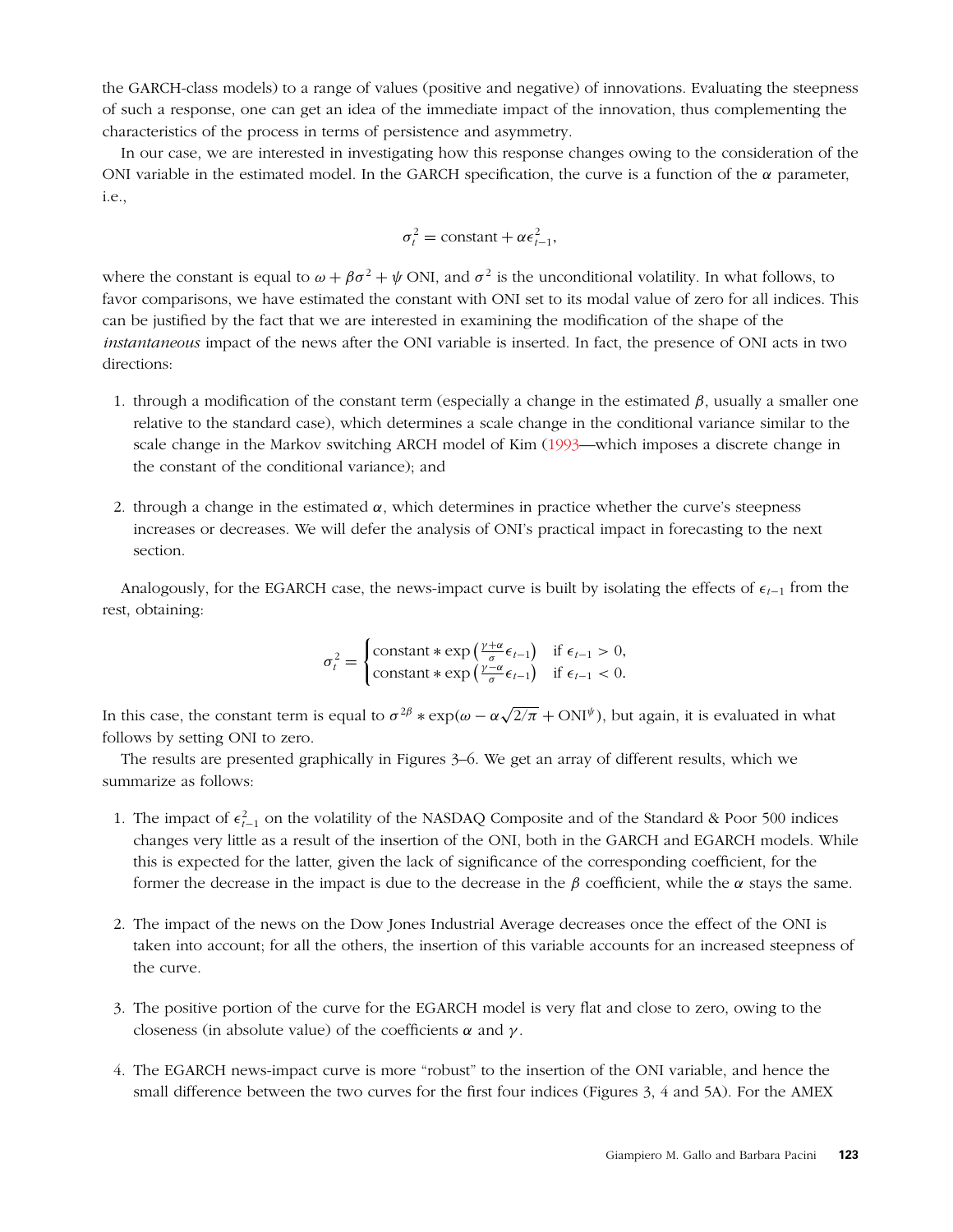

#### **Figure 3** Dow Industrials. News impact curves of GARCH(1,1), EGARCH(1,1), GARCH(1,1) with ONI and EGARCH(1,1) with ONI.

Major Market Index, the insertion of ONI flattens the curve in the negative portion, while for the Philadelphia KBW Bank Sector Index, it makes the curve steeper on either side.5

It seems that the GARCH model is more sensitive overall to the presence of an overnight indicator than the EGARCH model. This should not be confused with the presence of asymmetric effects, since the insertion of ONI still leaves the need for the consideration of leverage effects. By the same token, the variable ONI is significant in most EGARCH models for the indices at hand [and also in the case of stocks, as in (Gallo and Pacini [1997\)](#page-16-15)], and hence captures phenomena that are different from a leverage effect. Moreover, the graphical evidence presented in Figure 2 shows that the occurrence of overnight surprises might be a rare event and yet be significant in the conditional volatility models examined here.

## **6 Overall Impact on Volatility**

The main characteristic of GARCH-type processes is that a squared current innovation higher (lower) than the previous volatility estimate increases (decreases) the current estimate of the volatility.

We are interested in measuring the persistence of the conditional variance estimate, that is, the rate at which the conditional variance reverts to its unconditional counterpart  $\frac{\omega + \psi E(X)}{1 - \alpha - \beta}$ . For the GARCH model, standard measures of persistence are based on the sum  $\alpha + \beta$  in Equation 3 (Lamont, Lumsdaine, and Jones [1996\)](#page-16-16):

- the first is the sum of the direct effect  $\alpha$  and indirect effect  $\beta$  as the coefficient of the associated first-order difference equation for the conditional variance;
- the so–called "half-life" index, namely  $\frac{ln(2)}{ln(\alpha+\beta)}$ , which represents the time that the conditional variance takes to revert halfway to its unconditional value; and
- a different definition of persistence can be derived from the decay of shocks to conditional volatility,

<sup>&</sup>lt;sup>5</sup>This does not say anything about the forecasting performance of this model, nor about the actual contribution of ONI to forecasting, since what we are examining here is just the direct impact of news.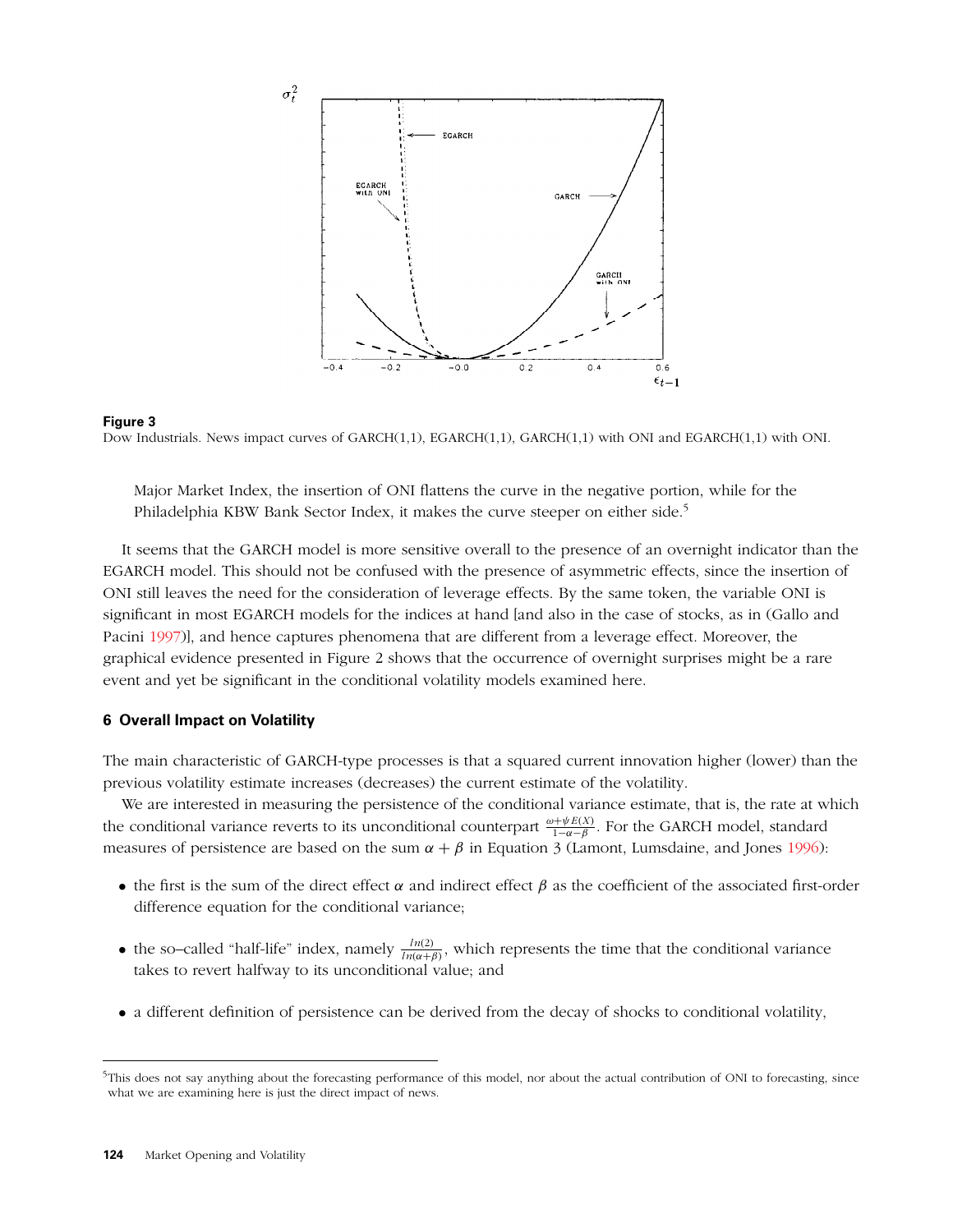

Nasdaq Composite Index and Russell 2000 Index, respectively. News impact curves of GARCH(1,1), EGARCH(1,1), GARCH(1,1) with ONI and EGARCH(1,1) with ONI.

considering the total effect of a shock  $\epsilon_t$ ,  $\frac{\alpha}{1-\beta}$ , and determining the rate of the decay to the half of the effect of  $\epsilon_t$  as  $-\frac{ln(2)}{\ln(\beta)} - 1$ .

We will focus on the sum  $\alpha + \beta$  as a direct measure of persistence of the conditional variance estimate; by the same token, the coefficient  $\beta$  in Equation 4 plays the same role, this time with the asymmetric effects being taken into account.

Weiss [\(1985\)](#page-17-0) derives formal conditions for the conditional volatility to converge to a finite value in a general GARCH-type model, where he considers past innovations, lagged dependent variable, exogenous variables, and a forecast of the dependent variable. In his framework, he derives a measure of the speed of convergence to this finite value, which can therefore be taken as a measure of persistence of shocks.

The model we adopted here is much simpler and satisfies Weiss's conditions concerning the existence of the unconditional expectation of the variance equation and the convergence of the process to a finite value.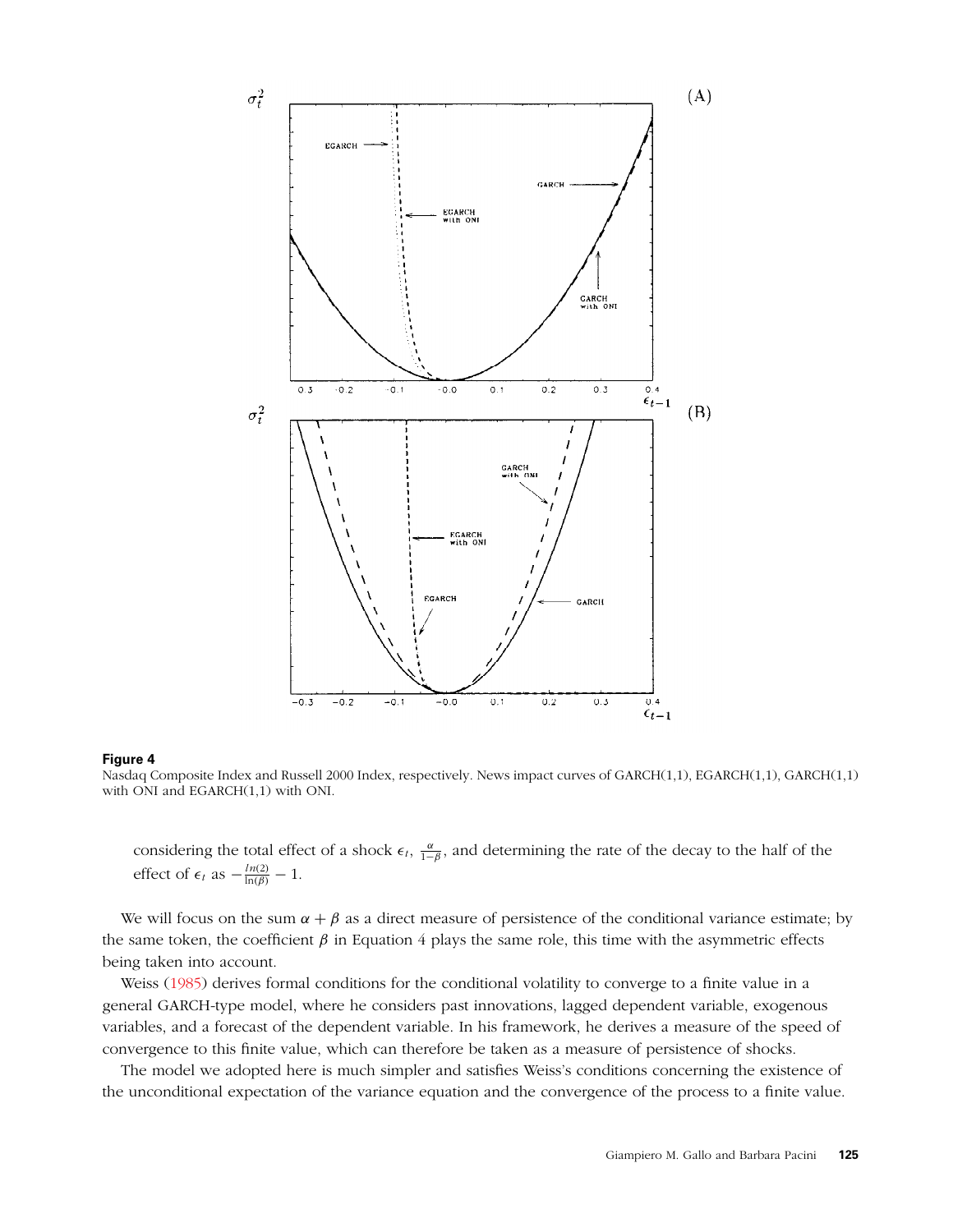

S&P 500 Stock Index and Amex Major Market Index, respectively. News impact curves of GARCH(1,1), EGARCH(1,1),  $GARCH(1,1)$  with ONI and  $EGARCH(1,1)$  with ONI.

In our case, in fact, it is enough to have *ω* + *ψE(*ONI*) >* 0, and *α* + *β <* 1 in order to obtain finite-constant variance for  $\epsilon_t$  in Equation 3.

The interest in estimating this persistence accurately revolves around the forecastability of volatility: when the empirical persistence is close to one (a common occurrence in practice), future values of the conditional variance tend to be similar to the most recently estimated value. Since the (E)GARCH variance reacts to the current news, an abnormal return tends to generate high forecasts of the variance for a long period, whereas, historically, the news are absorbed much faster.

Among the attempts to account for the high estimated persistence, a few authors have investigated alternatives to the standard GARCH-type model.

Based on the idea of the existence of periods characterized by low or high volatility, Hamilton and Susmel [\(1994\)](#page-16-17) propose to classify sizeable innovations not as exceptionally high realizations of a single process, but as being generated by a high-volatility process ruled by a time-varying variance which is a multiple of the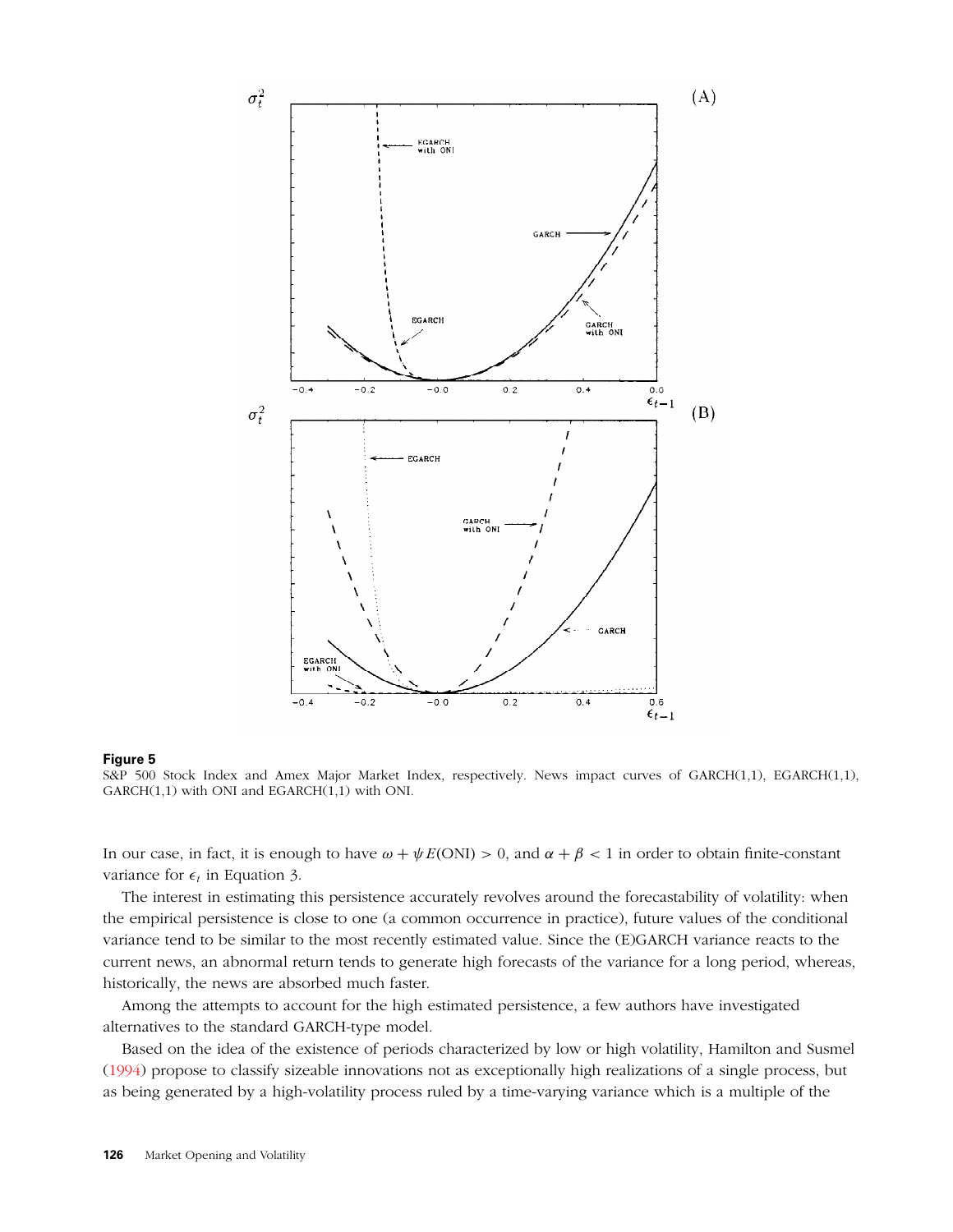

Phlx Kbw Bank Index. News impact curves of GARCH(1,1), EGARCH(1,1), GARCH(1,1) with ONI and EGARCH(1,1) with ONI.

variance in the low-volatility regime. This Markov-switching ARCH model is capable of reducing the volatility persistence, but still lacks an investigation of its consequences for market efficiency and a theoretically sound explanation for why some innovations are so important as to give rise to the switch between regimes.

Within a framework of GARCH-type models with exogenous variables, Lamont, Lumsdaine, and Jones [\(1996\)](#page-16-16) study the effect of news released at specific days in the year by allowing dummies in both the mean equation and the conditional volatility equation to detect whether a day of "news" significantly alters the behavior of the volatility. Although their answer is positive (in that the coefficients of the step function for announcement days are all significant), the estimated persistence is still high.

Lamoreaux and Lastrapes [\(1990a\)](#page-16-10) obtain a remarkable reduction in persistence within a GARCH(1,1) model with traded volume as the exogenous variable, but it is not clear, as the authors themselves admit, whether their results are free from a simultaneity problem between returns and volume that would impair the capability of volume to act as a mixing variable for the total movements of stock prices.

In this context, our contribution is to examine the impact of the ONI on the estimated volatility, and to compare the reduction achieved with what can be obtained with the insertion of traded volume, where available. For the three cases (simple, with ONI, and with volume), we summarize persistence results in Table 6. For ease of reference, we reported the percentage change in the estimated persistence relative to the simple case (first two columns). While a reduction (sometimes very substantial) is achieved for all indices (with the exception of the Standard & Poor 500 Index), it is remarkable that it is achieved even for some indices (the Russell 2000 and the AMEX Major Market) for which the ONI variable showed infrequent movements (cf., Figure 2). This seems to be in line with the explanation proposed by Lamoureux and Lastrapes [\(1990b\)](#page-16-18) that a few events might be responsible for the high persistence of estimated conditional variance. A comparison with the results obtained with traded volume as an exogenous variable shows that the order of reduction is very similar overall.

## **7 Forecasting Evaluation**

The overall evaluation of the importance of the variable ONI in explaining volatility behavior will be complete by performing a one-step-ahead forecasting exercise carried out on the parameter estimates for the sample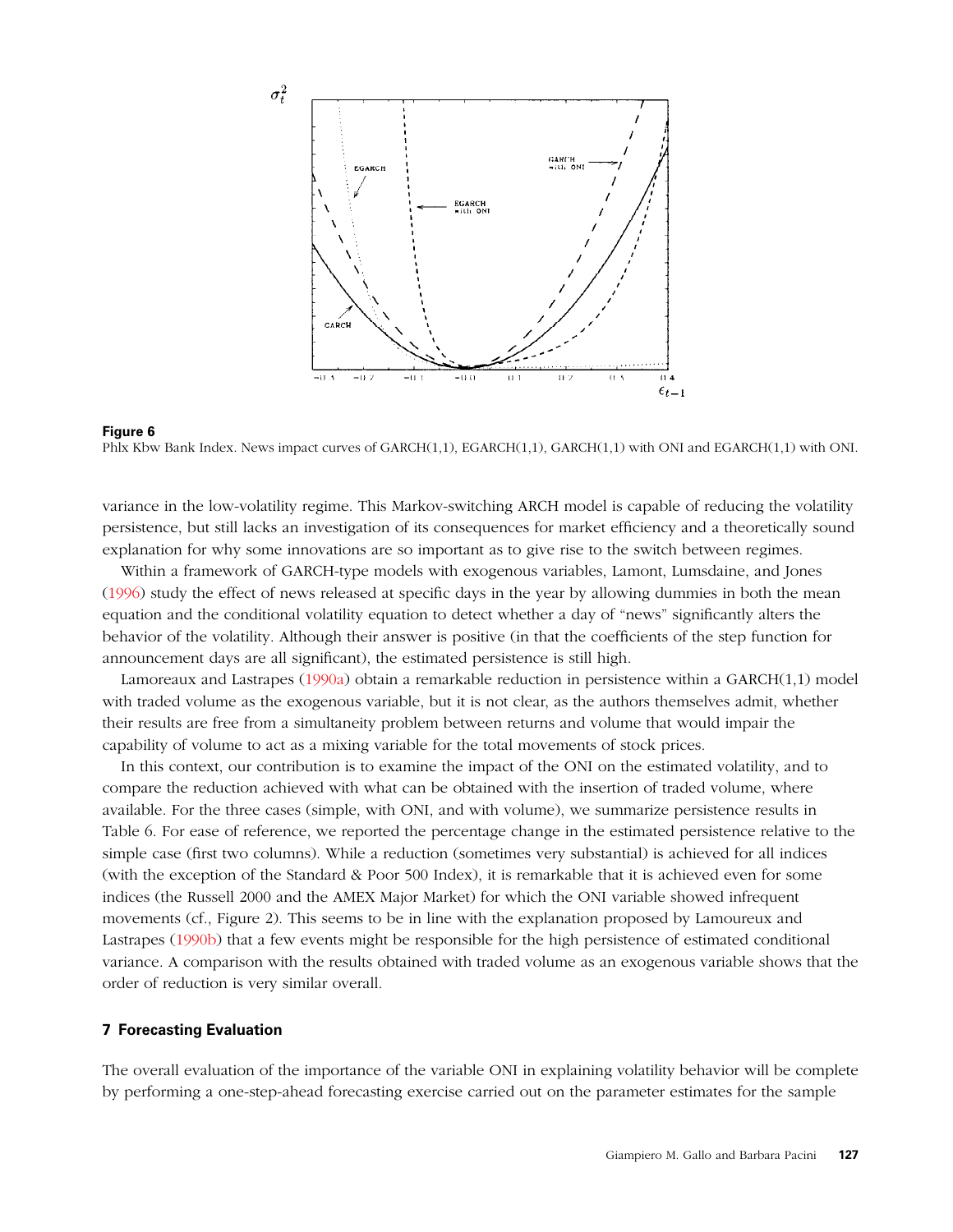**Table 6** Estimated Persistence and Percent Reductione

|               |       |               |              | With ONI      | With Volume  |               |
|---------------|-------|---------------|--------------|---------------|--------------|---------------|
|               | GARCH | <b>EGARCH</b> | <b>GARCH</b> | <b>EGARCH</b> | <b>GARCH</b> | <b>EGARCH</b> |
| <b>DJIA</b>   | 0.927 | 0.852         | $-59.6$      | $-10.4$       | $-19.2$      | $-97.1$       |
| <b>NASDAO</b> | 0.893 | 0.830         | $-17.7$      | $-10.1$       | $-20.2$      | $-43.6$       |
| Russell 2000  | 0.717 | 0.650         | $-13.2$      | $-12.6$       |              |               |
| S&P 500       | 0.953 | 0.898         | 0.94         | $-0.33$       |              |               |
| <b>AMEX</b>   | 0.946 | 0.896         | $-20.8$      | $-99.7$       |              |               |
| Phlx KBW Bank | 0.843 | 0.885         | $-72.7$      | $-45.1$       |              |               |

eThe columns for ONI and Volume report the percentage reduction (if negative) or increase (if positive) in estimated persistence relative to the standard estimation.

period considered, and using the following month (January 1997) as the out-of-sample forecasting period with a horizon of 23 periods.

The most appropriate way to compare forecasting performances is currently under debate in the literature. In a recent paper, Diebold and Mariano [\(1995\)](#page-16-5) have suggested that the sheer comparison of mean-squared prediction errors (MSPE) as such is flawed by the lack of an indication of the statistical significance of such differences. Moreover, considering just the squares of the errors is limiting when asymmetry in the direction of the forecast error makes a difference (overprediction may have different consequences than underprediction, especially in finance). The possibility that the forecast errors are not normally distributed or are serially correlated increases the difficulty of deriving a test for comparing different forecasts.

Diebold and Mariano [\(1995\)](#page-16-5) suggest a way to overcome some of the problems arising with other tests in the literature, by considering a generic function  $g(\cdot)$  of the forecast errors from two competing models *i* and *j*; namely,  $g(e_{i,t})$  and  $g(e_{i,t})$  for a horizon  $t = 1, \ldots, T$ . The comparison is a simple difference between the two, that is,  $d_t \equiv g(e_{i,t}) - g(e_{i,t})$ . They show that:

$$
\sqrt{T}(\bar{d}-\mu) \to \mathcal{N}(0, 2\pi f_d(0)),
$$

where  $\bar{d} \equiv \frac{1}{T} \sum_{t=1}^{T} d_t$  and  $f_d(0)$  is the spectral density of  $\bar{d}$  evaluated at frequency 0. They propose a test statistic *S*1:

$$
S_1 = \frac{\widehat{\overline{d}}}{\sqrt{\frac{2\pi f_d(0)}{T}}} \stackrel{a}{\sim} \mathcal{N}(0, 1).
$$

In the present context, we wish to assess the improvement (if any) provided by ONI to the volatility forecast with the two parametric models (GARCH and EGARCH) considered here. We will adopt the GARCH results as the benchmark against which the comparison is performed. Since we are interested in detecting whether ONI manages to reduce persistence in predicted volatility, we will suggest, in the spirit of Granger and Pesaran [\(1996\)](#page-16-19) or Christoffersen and Diebold [\(1996\)](#page-16-20), a simple nonlinear function *g(*·*)* that penalizes overprediction more than underprediction, namely:

$$
g(e_{i,t}) = \begin{cases} |e_{i,t}| & \text{if } e_{i,t} \ge 0\\ e_{i,t}^2 & \text{if } e_{i,t} < 0 \end{cases}
$$

(recall that forecast errors are smaller than 1 in modulus in our case).<sup>6</sup>

 $6$ Note that this function is different from what was considered in the illustrative example of Diebold and Mariano, who use in their paper symmetric functions such as the absolute value and the square of forecast errors, therefore testing for the significance of the difference between mean-absolute errors and between mean-squared errors.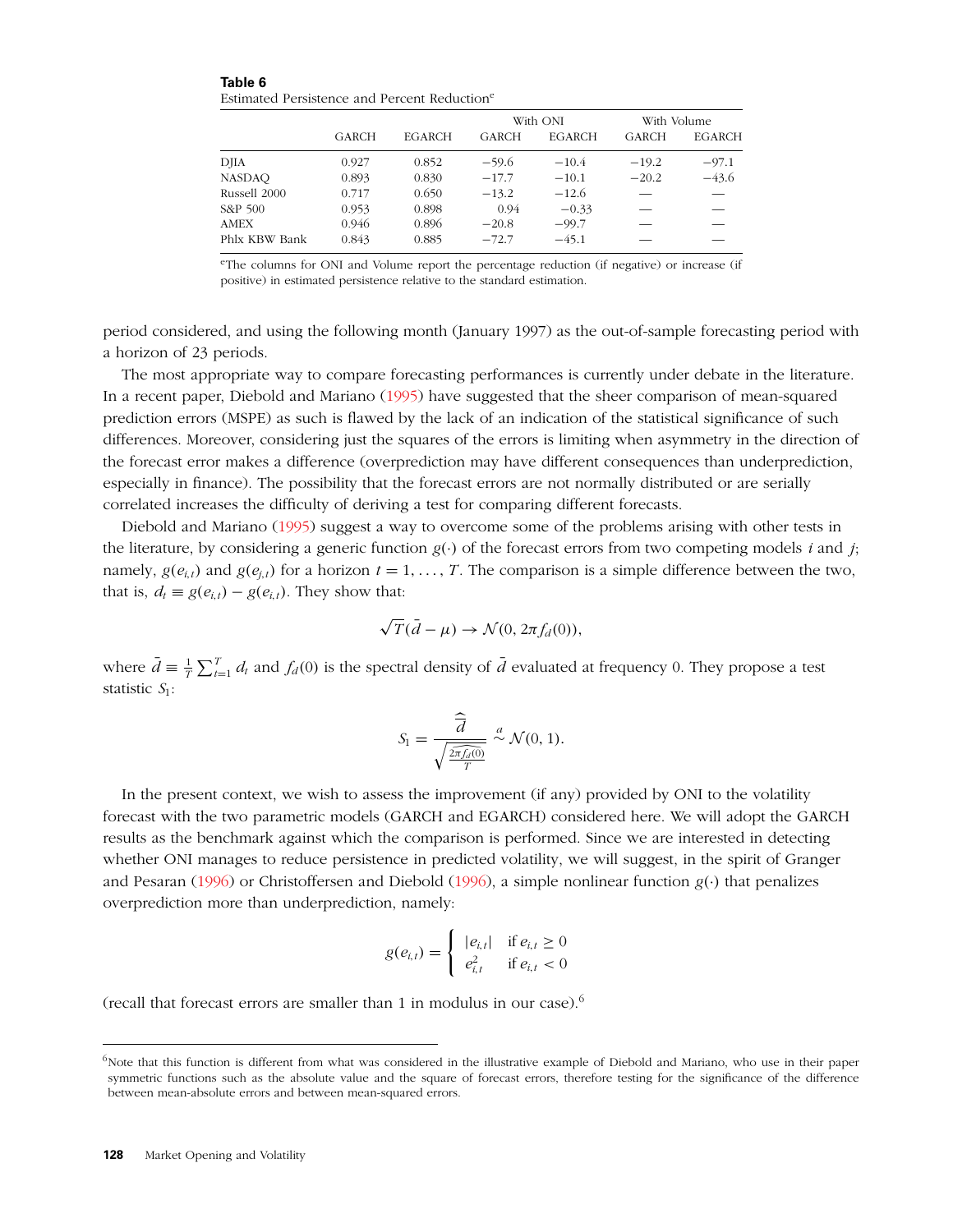| Diedolu anu manano Test ioi volatinty Porecast Periormance |                    |                              |               |                     |                                    |               |  |
|------------------------------------------------------------|--------------------|------------------------------|---------------|---------------------|------------------------------------|---------------|--|
|                                                            | <b>GARCH</b>       | <b>EGARCH</b>                | <b>EGARCH</b> | <b>GARCH</b>        | <b>EGARCH</b>                      | <b>EGARCH</b> |  |
|                                                            | with ONI           |                              | with ONI      | with ONI            |                                    | with ONI      |  |
|                                                            |                    | Dow Jones Industrial Average |               |                     | NASDAQ Composite Index             |               |  |
| <b>Test Statistic</b>                                      | $-1.733$           | 17.690                       | 1.379         | $-1.174$            | 24.892                             | 1.369         |  |
| $p$ -values                                                | 0.042              | 0.000                        | 0.084         | 0.120               | 0.000                              | 0.086         |  |
|                                                            | Russell 2000 Index |                              |               | Standard & Poor 500 |                                    |               |  |
| <b>Test Statistic</b>                                      | $-1.014$           | $-1.293$                     | $-2.309$      | $-2.319$            | $-6.602$                           | $-3.439$      |  |
| <i>p</i> -values                                           | 0.155              | 0.098                        | 0.010         | 0.010               | 0.000                              | 0.000         |  |
|                                                            |                    | Amex Major Market Index      |               |                     | Philadelphia KBW Bank Sector Index |               |  |
| <b>Test Statistic</b>                                      | $-1.445$           | $-1.365$                     | $-3.704$      | $-1.307$            | 8.212                              | 4.498         |  |
| <i>p</i> -values                                           | 0.074              | 0.086                        | 0.000         | 0.096               | 0.000                              | 0.000         |  |

| .                                                                         |  |  |
|---------------------------------------------------------------------------|--|--|
| Diebold and Mariano Test for Volatility Forecast Performance <sup>f</sup> |  |  |

**Table 7**

f **Boldface** type indicates model significantly better than GARCH(1,1); *italic* type indicates model significantly worse than GARCH(1,1).

The results are arranged in Table 7, where the sign of the test statistics signals a better forecast of the model in the column relative to GARCH if it is negative, worse otherwise.<sup>7</sup> Therefore, we are considering two different one-sided alternative hypotheses to detect whether the model in each column of this table performed significantly better (as shown in boldface type) or significantly worse (shown in italics) than GARCH at the 5% significance level.

The remarkable result is that volatility forecasts improve (according to the criterion chosen) when the ONI variable is inserted in the model, with the following qualifications.

- 1. When ONI is inserted into the GARCH model, it always provides an improvement in the forecasting performance (significantly so for the Dow Jones Industrial Average and the Standard & Poor 500 Index).
- 2. EGARCH as such is not better than GARCH across all indices: indeed, in three out of six indices (Dow Jones Industrial Average, NASDAQ Composite Index, and Philadelphia KBW Bank Sector Index) it is significantly worse.
- 3. When ONI is inserted in the EGARCH model, it confirms the good performance for the Standard & Poor 500, it improves the situation for the Dow Jones Industrial Average and NASDAQ Composite Index, which are not significantly worse than the GARCH model, and provides better forecasts for the Russell 2000 and the AMEX Major Market indices.

## **8 Conclusions**

Options on indices are actively traded on the markets, and for these indices an accurate estimate of volatility is of interest. We have examined five of these indices and the Dow Jones Industrial Average as a benchmark, focusing on the excessive estimated persistence in the conditional volatility, which determines a very slow absorption of sizeable innovations relative to what is observed in practice.

We have concentrated on a measure of market opening news obtained by decomposing the innovation from the closing price of one day to the closing price of the following day as the sum of two innovations that are not identically distributed, as in Clark's [\(1973\)](#page-16-4) model. We have provided evidence to show that what we call an overnight surprise (the difference between the opening price of one day and the closing price of the previous day) has a significant impact on conditional volatility (the only exception being the Standard & Poor 500 Index). A nonparametric estimation of its distribution provides a useful tool in determining a confidence interval for overnight surprises which could be used ex ante to evaluate an expected range for future volatility.

<sup>7</sup>The *p*-values are inserted for the asymptotic distribution with a word of warning needed to remind the reader that the simulations of Diebold and Mariano showed a small sample (slight) tendency to over-reject the null hypothesis of no difference.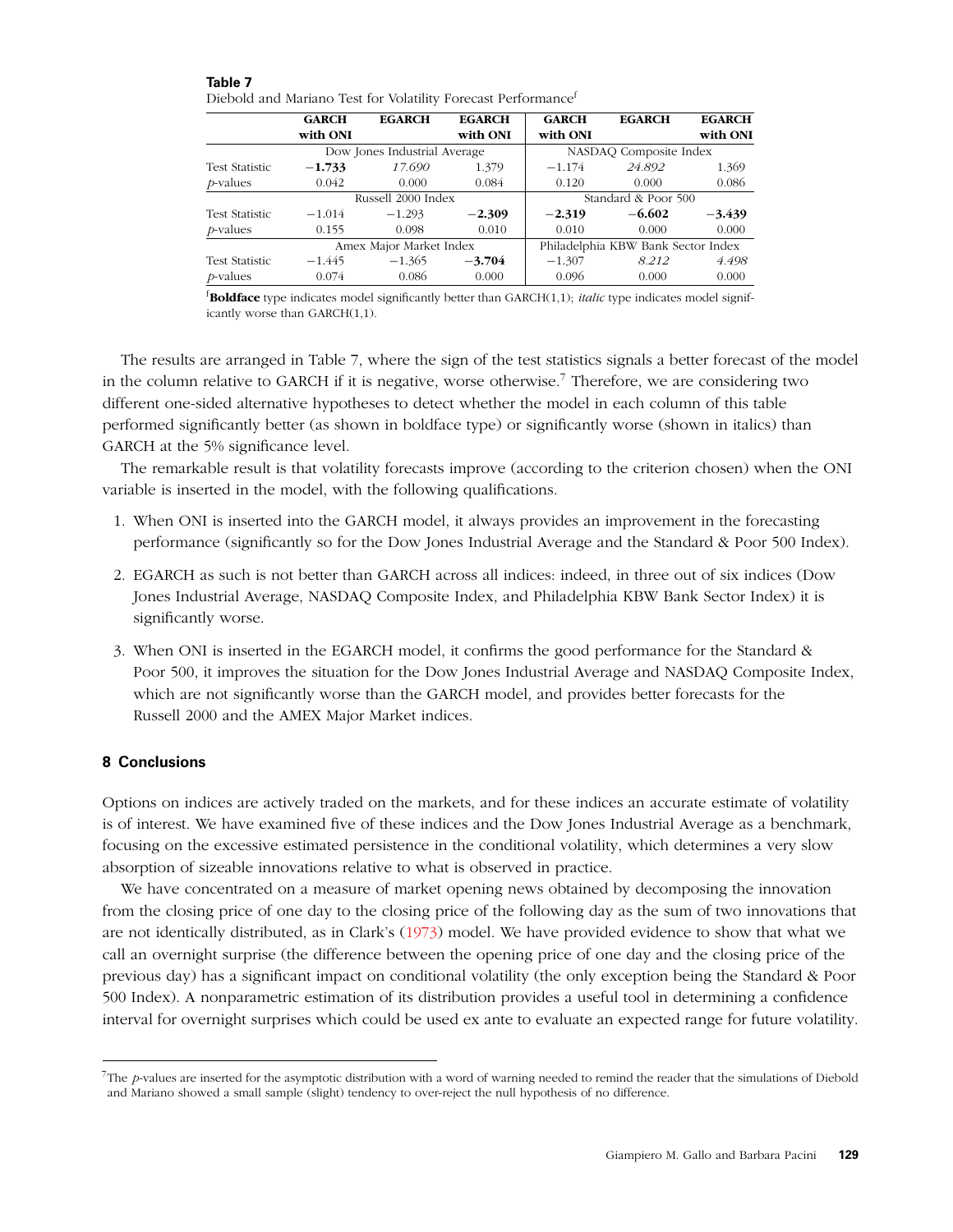The results are similar to those obtained by Lamoureux and Lastrapes [\(1990a\)](#page-16-10), which rested on the crucial assumption that the volume is weakly exogenous with respect to the returns. In practice, data on the volume exchanged on the indices are seldom available, and this makes it impossible to use this variable as a proxy for number of trades.

<span id="page-16-8"></span>By means of our overnight-surprise indicator (which is always available), we achieve a modification in the news-impact curves for the indices and a reduction in persistence. The forecasting performance of the GARCH and EGARCH models is always improved upon when the ONI variable is inserted into the model. In most cases, the improvement is statistically significant when we compare forecasts using Diebold and Mariano's [\(1995\)](#page-16-5) test.

### <span id="page-16-7"></span><span id="page-16-6"></span><span id="page-16-3"></span>**References**

- <span id="page-16-12"></span>Andersen, T. (1995). "Return volatility and trading volume: an information flow interpretation of stochastic volatility." Working Paper 170, National Bureau of Economic Research, Cambridge, MA.
- Berlin, H. M. (1990). *The Handbook of Financial Market Indexes, Averages, and Indicators*. Homewood, IL: Dow Jones-Irwin.
- <span id="page-16-20"></span>Berry, T. D., and K. M. Howe (1994). "Public information arrival." *The Journal of Finance*, 4:1331–1346.
- <span id="page-16-4"></span>Bollerslev, T., R. F. Engle, and D. B. Nelson (1994). "ARCH models." In R. F. Engle and D. L. McFadden (eds.), *Handbook of Econometrics*, vol. 4. Amsterdam: North-Holland, ch. 49, pp. 2961–3038.
- <span id="page-16-5"></span>Campbell, J. Y., A. W. Lo, and A. C. MacKinlay (1997). *The Econometrics of Financial Markets*. Princeton, NJ: Princeton University Press.
- <span id="page-16-2"></span>Christoffersen, P. F., and F. Diebold (1996). "Optimal prediction under asymmetric loss." Unpublished Manuscript, Department of Economics, University of Pennsylvania.
- <span id="page-16-0"></span>Clark, P. (1973). "A subordinated stochastic process model with finite variance for speculative prices." *Econometrica*, 41:135–156.
- <span id="page-16-1"></span>Diebold, F., and R. S. Mariano (1995). "Comparing predictive accuracy." *Journal of Business and Economic Statistics*, 3:253–263.
- <span id="page-16-15"></span>Ding, Z., C. W. J. Granger, and R. F. Engle (1993). "A long memory property of stock market returns and a new model." *Journal of Empirical Finance*, 1:83–106.
- <span id="page-16-19"></span>Engle, R. F. (1982). "Autoregressive conditional heteroskedasticity with estimates of the variance of UK inflation." *Econometrica*, 55:987–1008.
- <span id="page-16-17"></span>Engle, R. F., and V. K. Ng (1993). "Measuring and testing the impact of news on volatility." *Journal of Finance*, 48:1749–1778.
- <span id="page-16-14"></span>Gallo, G. M., and B. Pacini (1997). "The effect of trading activity on market volatility." In *Proceedings of the BNP—Imperial College Conference on Forecasting Financial Markets*. London: Banque Nationale de Paris and Imperial College.
- <span id="page-16-16"></span>Granger, C. W. J., and M. H. Pesaran (1996). "A decision-theoretic approach to forecast evaluation." Unpublished Manuscript, Trinity College, Cambridge.
- <span id="page-16-10"></span>Hamilton, J. D., and R. Susmel (1994). "Autoregressive conditional heteroskedasticity and changes in regime." *Journal of Econometrics*, 64:307–333.
- <span id="page-16-18"></span>Kim, C. J. (1993). "Unobserved-component time series models with Markov-switching heteroskedasticity: Changes in regime and the link between inflation rates and inflation uncertainty." *Journal of Business and Economic Statistics*, 11:341–349.
- <span id="page-16-13"></span>Lamont, O., R. Lumsdaine, and C. M. Jones (1996). "Public information and the persistence of bond market volatility." Working Paper 5446, National Bureau of Economic Research, Cambridge, MA.
- <span id="page-16-11"></span><span id="page-16-9"></span>Lamoureux, C. G., and W. D. Lastrapes (1990a). "Heteroskedasticity in stock return data: Volume versus GARCH effects." *The Journal of Finance*, 45:221–229.
- Lamoureux, C. G., and W. D. Lastrapes (1990b). "Persistence in variance, structural change, and the GARCH model." *Journal of Business and Economic Statistics*, 8:225–234.
- Nelson, D. B. (1991). "Conditional heteroskedasticity in asset returns: A new approach." *Econometrica*, 59:347–370.

Silverman, B. W. (1986). *Density Estimation for Statistics and Data Analysis*. New York: Chapman and Hall.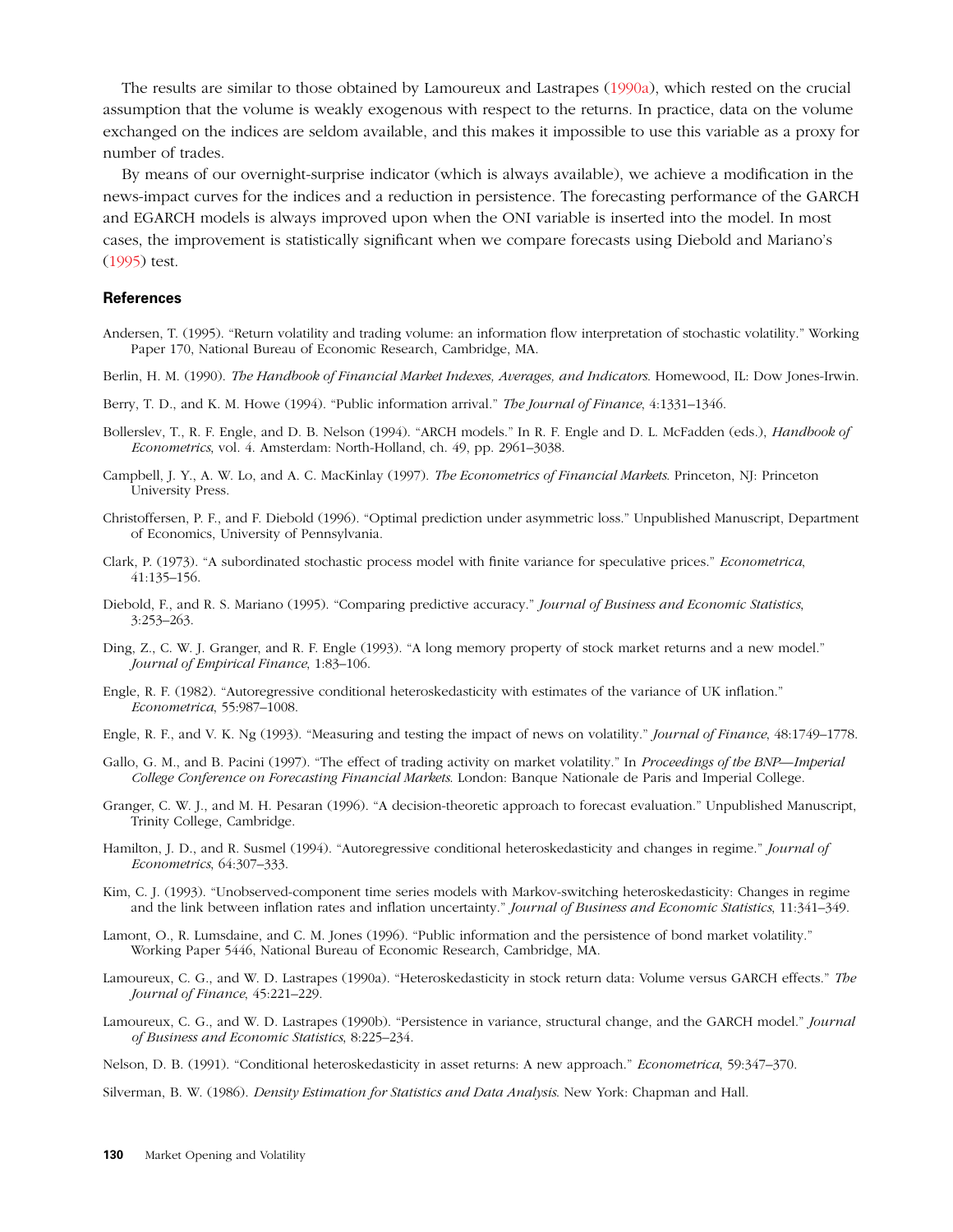<span id="page-17-0"></span>Tauchen, G., and M. Pitts (1983). "The price variability-volume relationship on speculative markets." *Econometrica*, 51:485–505.

Weiss, A. A. (1985). "Stability of heteroskedastic process." *Journal of Time Series Analysis*, 4:303–310.